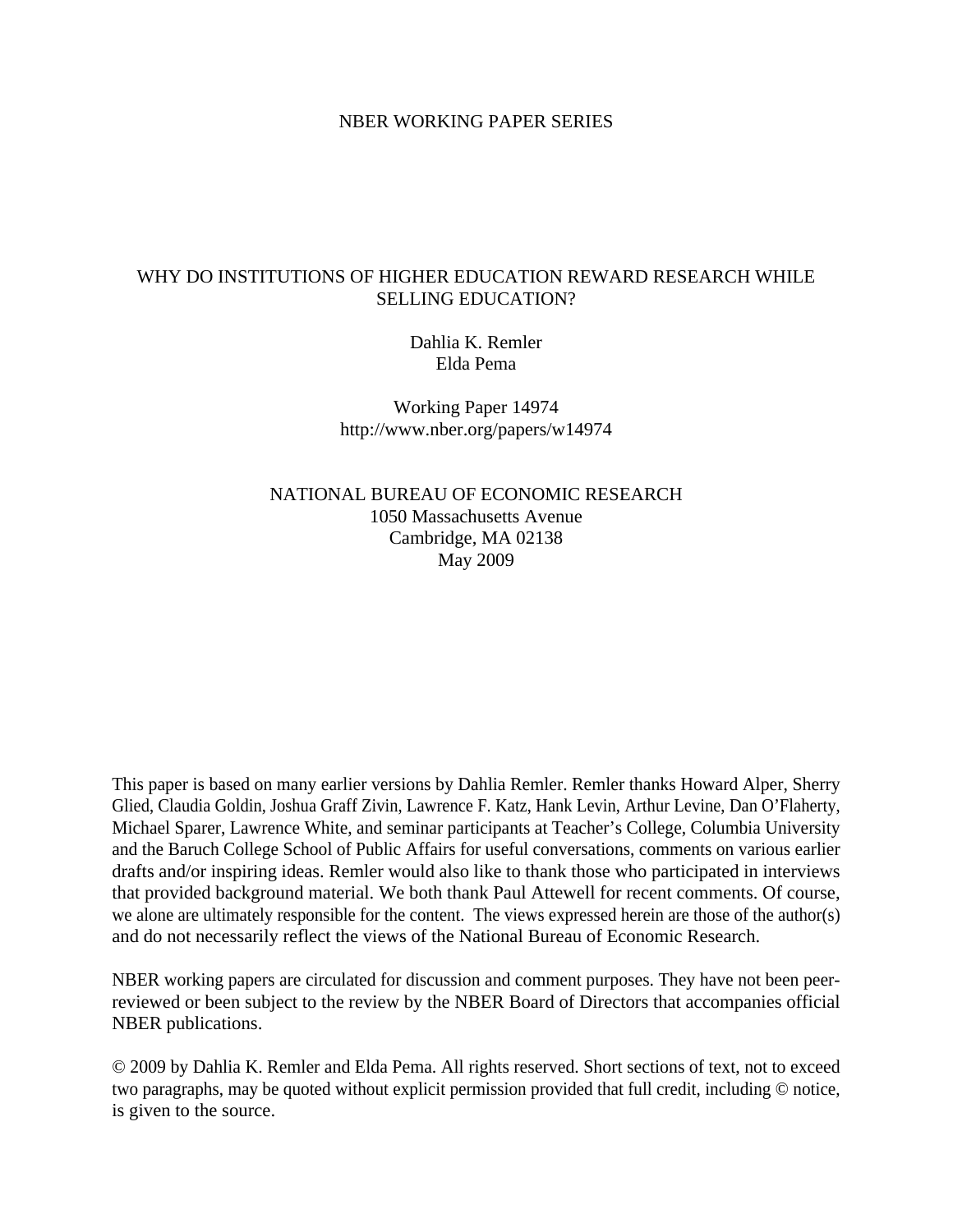Why do Institutions of Higher Education Reward Research While Selling Education? Dahlia K. Remler and Elda Pema NBER Working Paper No. 14974 May 2009 JEL No. I2,I21,I23,J24

## **ABSTRACT**

Higher education institutions and disciplines that traditionally did little research now reward faculty largely based on research, both funded and unfunded. Some worry that faculty devoting more time to research harms teaching and thus harms students' human capital accumulation. The economics literature has largely ignored the reasons for and desirability of this trend. We summarize, review, and extend existing economic theories of higher education to explain why incentives for unfunded research have increased. One theory is that researchers more effectively teach higher order skills and therefore increase student human capital more than non-researchers. In contrast, according to signaling theory, education is not intrinsically productive but only a signal that separates high- and low-ability workers. We extend this theory by hypothesizing that researchers make higher education more costly for low-ability students than do non-research faculty, achieving the separation more efficiently. We describe other theories, including research quality as a proxy for hard-to-measure teaching quality and barriers to entry. Virtually no evidence exists to test these theories or establish their relative magnitudes. Research is needed, particularly to address what employers seek from higher education graduates and to assess the validity of current measures of teaching quality.

Dahlia K. Remler School of Public Affairs Baruch College City University of New York One Bernard Baruch Way Box D-901 New York, NY 10010 and NBER Dahlia.Remler@baruch.cuny.edu

Elda Pema Graduate School of Business & Public Policy Naval Postgraduate School 555 Dyer Road Monterey, CA 93943 epema@nps.edu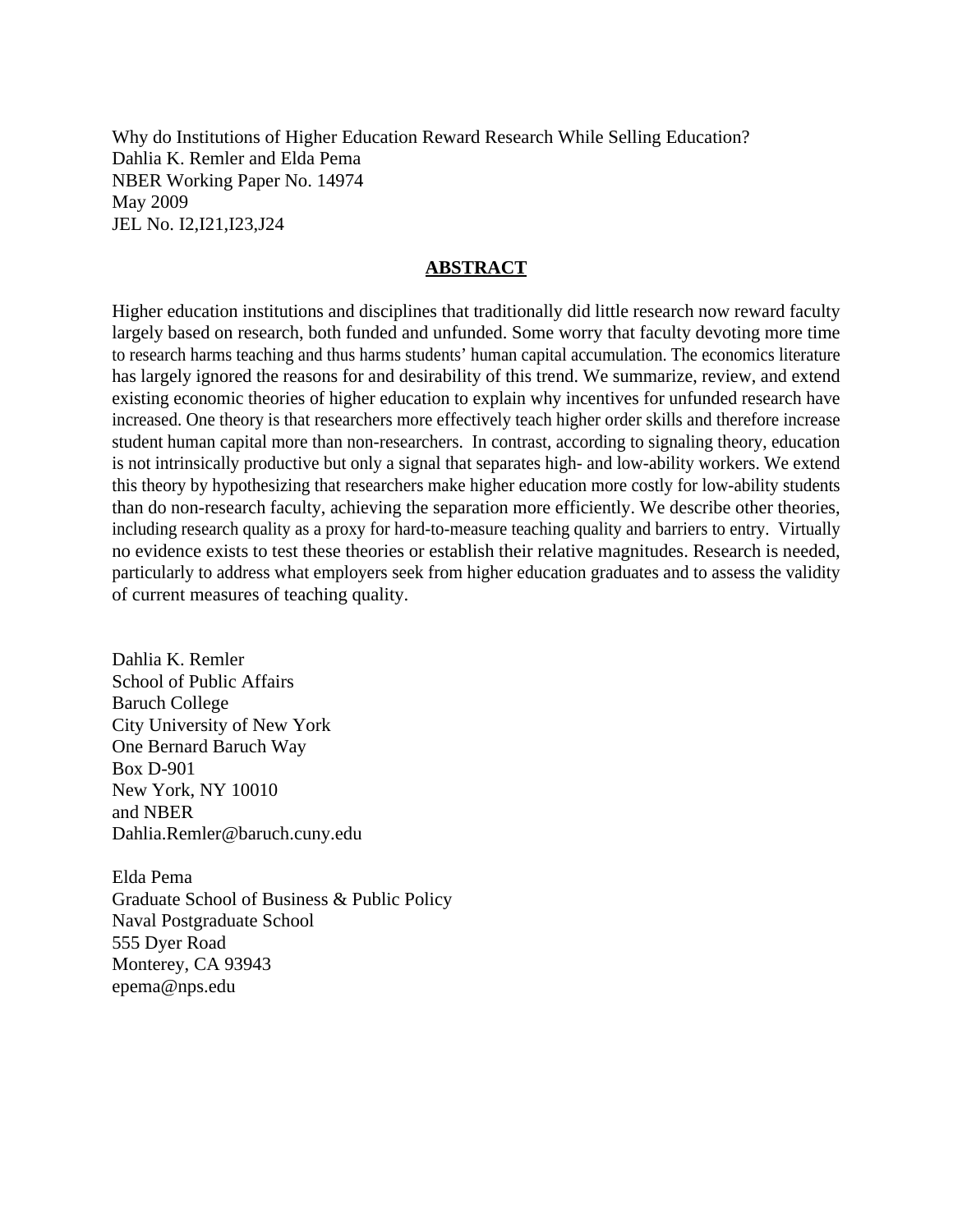## **I. Introduction**

In recent decades institutions of higher education have increasingly emphasized research, with faculty being promoted and rewarded more and more on the basis of research. Once the trademark of prestigious institutions, research emphasis for faculty has now moved down the prestige ladder. It has come to permeate many disciplines and professional schools that traditionally did not emphasize it in the past. Institutions outside the United States have also increased their emphasis on faculty research recently, making it a global phenomenon. For faculty who engage in *funded* research, there is no economic mystery: research is the product being sold and it makes sense to emphasize it. However, the rewards apply to *unfunded* research also. Moreover, the phenomenon of faculty rewards for research is prevalent and growing in the humanities, law schools, and other disciplines with little or no funded research—a trend that has persisted for decades, across schools and across geographical boundaries.

A number of critics, from the popular press to scholars (Bennis and O'Toole 2005, Boyer 1990, Hearn 1992, Huber 1992, Kennedy 1997, Sykes 1988) and including former Harvard University President Derek Bok (1991, 1992) contend that higher education is neglecting teaching in favor of research to the detriment of students' education. Since faculty time is a limited resource, there must be at least some margins on which the incentives for faculty to put time into research become incentives for faculty to reduce time devoted to teaching.

Others argue, however, that research and teaching are mutually sustaining. Goldin and Katz (2008, p.263) state "the modern university is… a production center in which the research of one part enhances the teaching and research of the other parts." The Teagle Working Group (2007) argues that thinking for oneself and other forms of deep-learning are particularly important aspects of education and that researchers are better able to produce such learning.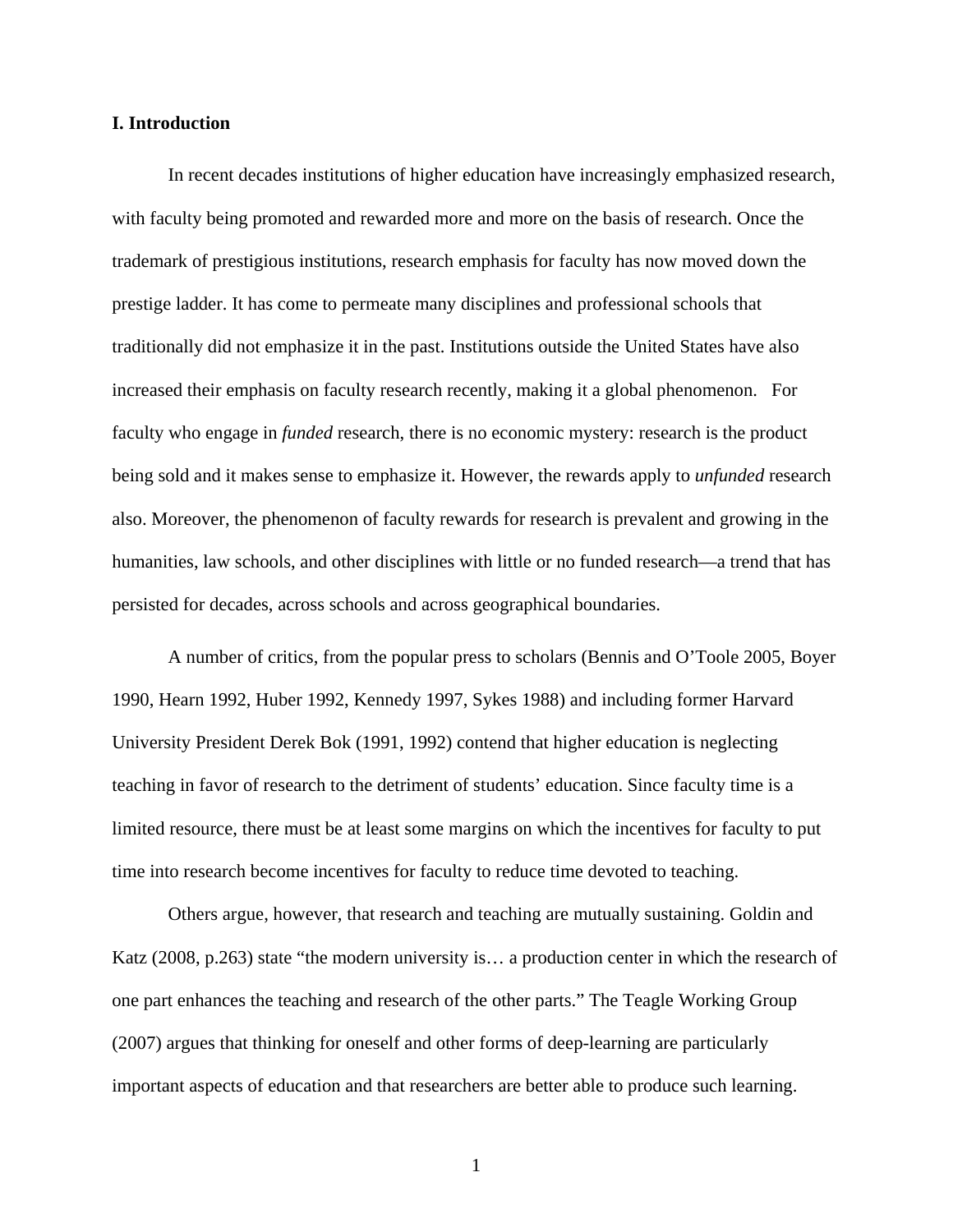Some evidence indicates that the market agrees with the view that research aids education—or at least those elements of education valued by employers: Tracey and Waldfogel (1997) find that the research prestige of a business school appears to raise student earnings, using observable characteristics to predict what students would have earned without the degree. Supporters of this view contend that another, much more recent trend of employing more teaching-only, non tenure-track faculty, hurts student learning.

Education is now widely believed to be the foundation of a society's productivity and economic well-being (e.g., Economic Report of the President 2000, chapter 4, Goldin and Katz 2008). It is crucial to know whether the emphasis on faculty research harms, helps, or has no impact on teaching and, therefore, on student learning and human capital accumulation. The answer to this question should shape the role of research in higher education. To assess the claims of harm and claims of support, we need to understand what drives the emphasis on research and use that understanding to see if and how public policy could improve the situation or the public perception of this trend.

Economic theory to date has not addressed this question directly. While a number of theoretical economic models of higher education exist (see Winston 1999, for a summary), their implications for faculty research emphasis, and the ramifications on teaching quality and higher education outcomes, have not been explored. In this paper we review, synthesize, and extend the higher education theoretical literature to extract explanations for the phenomenon of increased faculty incentives for research even when there is no funded research. We also consider the welfare implications of the different theories and the policy implications that follow. Relevant theories range from claims that research improves overall effectiveness of faculty as teachers, to more cynical arguments citing market failures and agency problems as the source of increased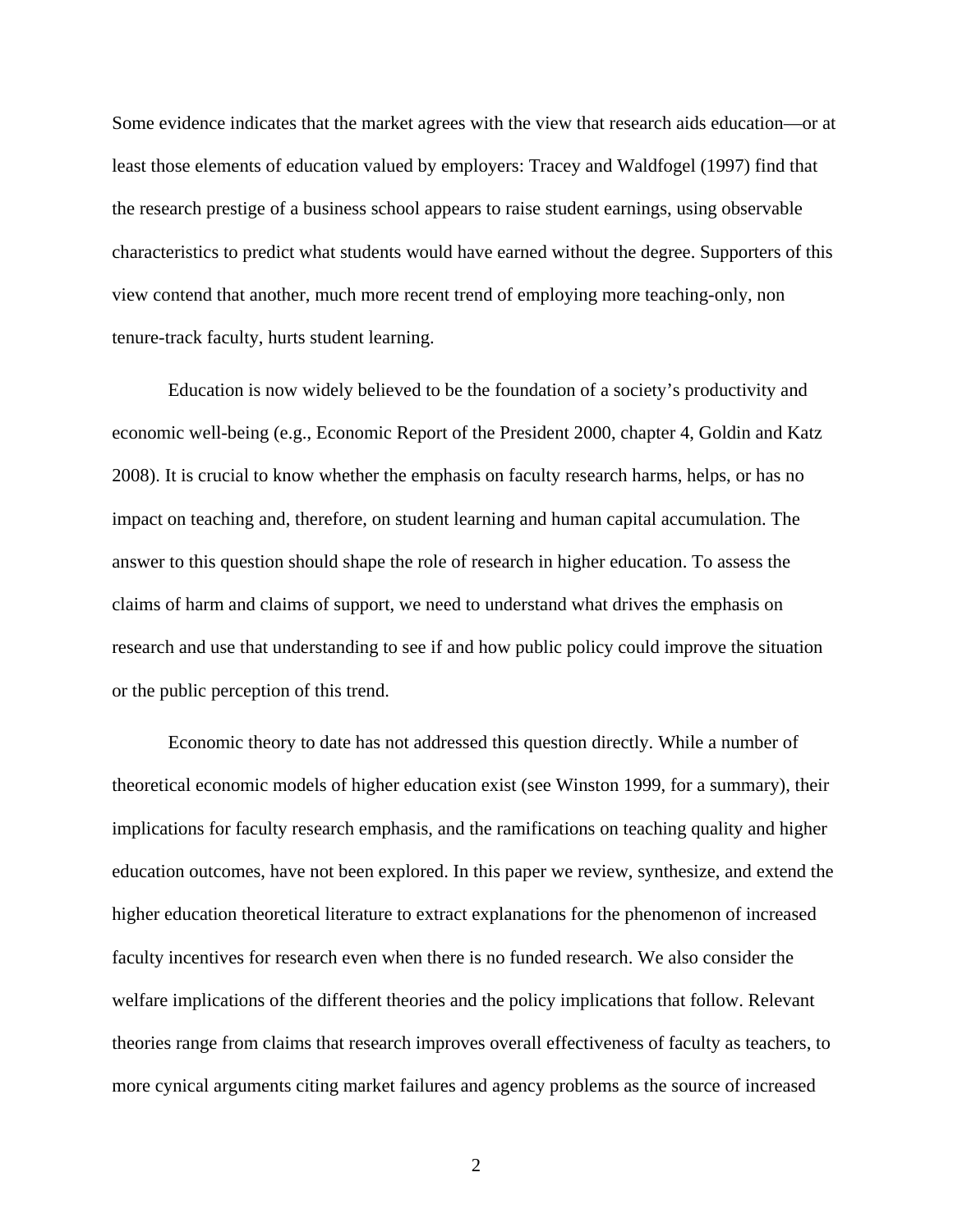research emphasis. The various theories do not always fit together to provide a cohesive answer to the question at hand. Moreover, some of the theories suggest different and even divergent policy implications, demonstrating the importance of further research in this area.

## **II. Trends in Higher Education and Economic Puzzles**

The rising importance of research and the outcry against it began with the founding of the research university at the end of the  $19<sup>th</sup>$  century. The story told by non-economists is one of an entrenched ivory tower culture that favors research and ignores students' education (Cuban 1999). To an economist, such a story is implicitly one of market failure due to barriers to entry: those universities that have prestige can choose to emphasize research over teaching because they face a captive market. But this economic explanation suffers under close scrutiny. Using everything from financial aid to amenities, institutions of higher education compete vigorously to get the best students (Frank and Cook 1995). There are many universities at the top, competing with one another, and none enjoy true monopoly power at any given prestige level. At all levels, universities and colleges do move both up and down in rank: consider the rise of both Boston University (BU) and New York University (NYU).

 Although higher education is clearly not a perfectly competitive market, we contend that it should nonetheless be fairly competitive. Consider the various factors interfering with competition. First, higher education services are highly heterogeneous. However, heterogeneous goods are consistent with monopolistic competition (e.g., banking services, computers, automobiles). Second, the multi-dimensional nature of higher education creates a bundling problem: people cannot shop separately for the different features of higher education (e.g., social environment, practical training, amenities, intellectual excitement, etc.) and therefore a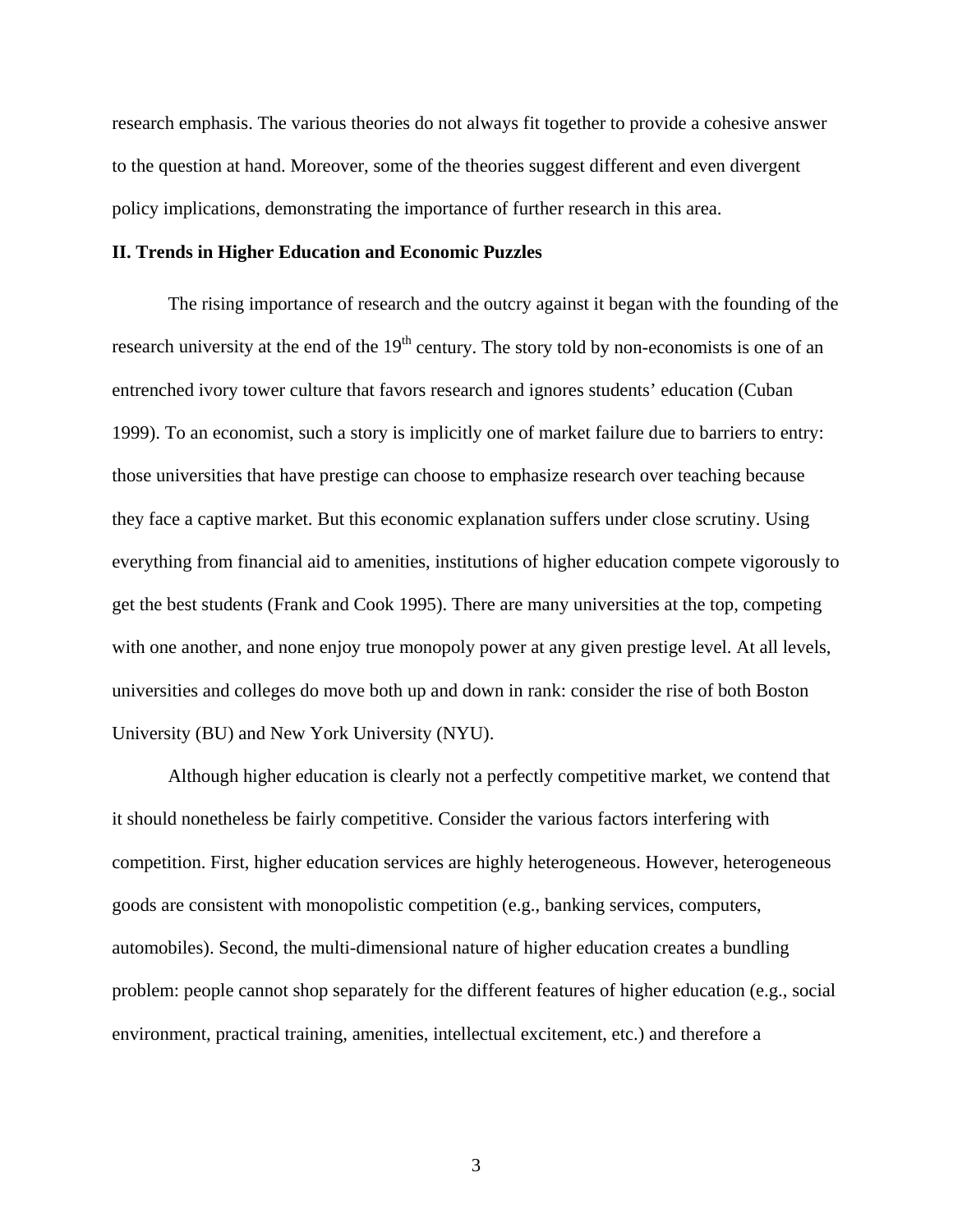competitive market cannot reach equilibrium in each dimension. Nonetheless, since there are so many players, we would expect to see some competition along each valued dimension.

Third, there is imperfect information: students do not have the information to judge quality education. The imperfect information is partially a consequence of the highly complex and multi-dimensional nature of higher education (Clotfelter 1996, chapter 2; McPherson and Winston, 1993). However, we contend that the importance of such imperfect information is exaggerated. Major books and magazines, such as Barron's Guides and US News and World Report, investigate the institutions in general, evaluate them, and frequently describe them in detail. People choosing an institution frequently know other students who have gone there. Certainly most of the evils described by popular critics, like very large classes or teaching assistants with poor English, are generally known or could be learned easily. Moreover, the informational asymmetries of higher education are probably significantly less than those in many professional services, such as psychotherapists or lawyers. While those markets are far from perfectly competitive, competitive forces nonetheless exert considerable influence.

Fourth, there are barriers to entry in higher education. Creating an entirely new institution is very difficult, particularly in light of the role of reputation on the demand for its services.<sup>1</sup> However, the effect of these barriers is probably limited. Many institutions exist now and expansion is common. Modifying one's market niche is certainly possible. Both NYU and BU are examples of universities that have risen dramatically in their prestige and their popularity among students (Kirp 2003).

Empirical evidence lends support to the claim that the market for higher education is fairly competitive. Some earlier analyses have used the extent of price competition, largely

 $1$  Goldin and Katz (2008) report that "few private institutions were founded after the turn of the century, and those that were have not been as prestigious" (p. 256). They contend that this is due to economies of scale and scope which create barriers to entry. We discuss this theory in section V.C.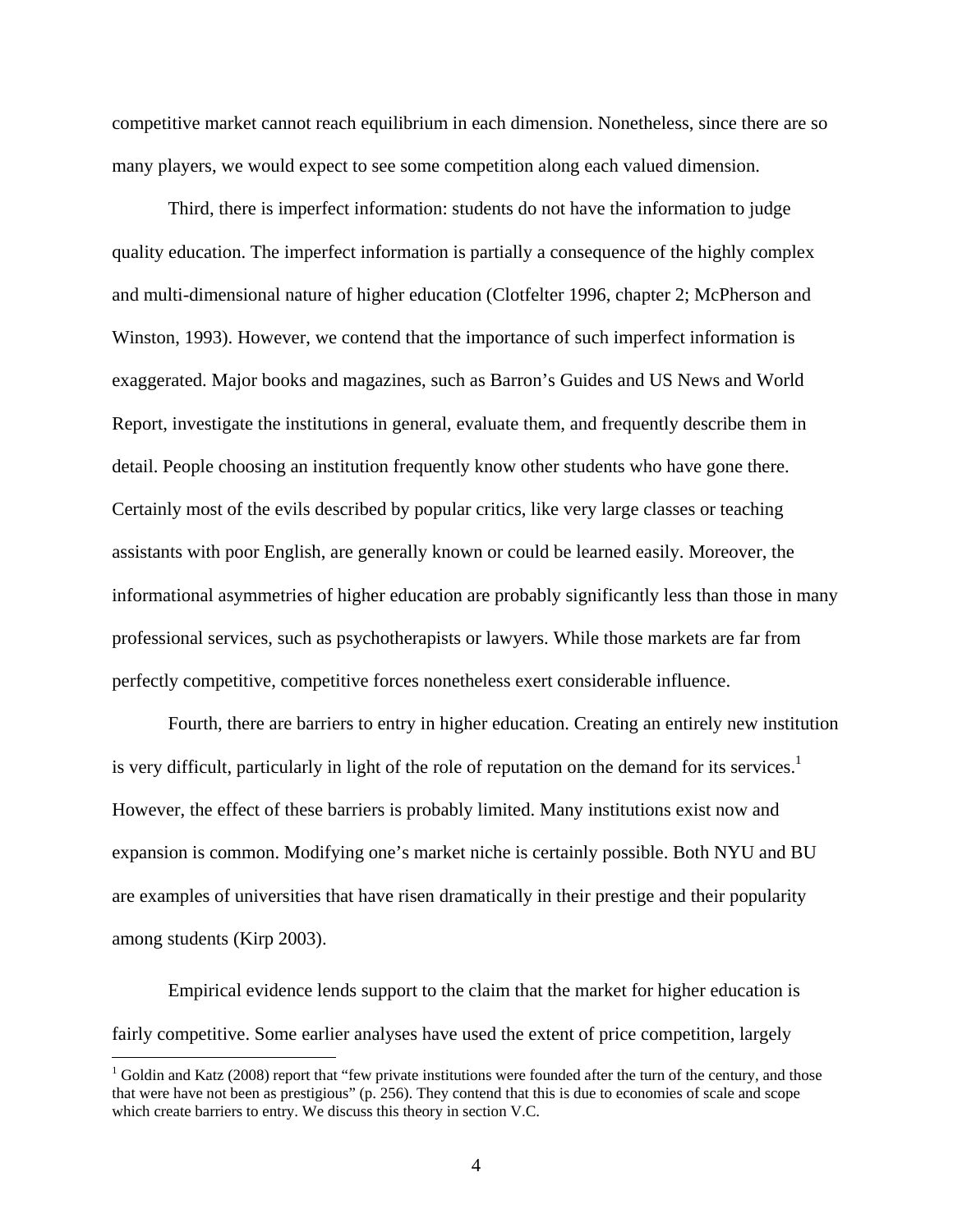occurring through financial aid, as a measure of the competitiveness of higher education. Hoxby (1997) offers some empirical evidence that the market structure of higher education used to consist of geographically-based local monopolies but is now an increasingly competitive industry. Rothschild and White (1993) and Zemsky, Shaman, and Shapiro (2001) also suggest that higher education is relatively competitive.

If students prefer that faculty emphasize teaching more and research less, and if higher education is competitive, we would expect to observe competition on the basis of teaching emphasis and quality. However, when seeking to advance their positions as sellers of education services, institutions generally work on their research reputation, and rarely on their teaching reputation. In fact, universities emphasizing research have gotten more and more popular. For example, Berkeley, the flagship campus of the University of California, dramatically increased its share of the best UC students using this strategy (cited in Frank and Cook, 1995). Universities such as BU, NYU, and the University of Texas at Austin, which have moved up in rankings have apparently done so by improving their research status, primarily by attracting established researchers from other universities (Kirp 2003, chapter 4). The universities that put the most emphasis on research are precisely the universities that students make increasing efforts to attend. Even those small liberal arts colleges that emphasize teaching quality have increased their emphasis on their research reputations.

Most strikingly, professional schools, such as business schools, that at one time did not stress research for their faculty, have come to increasingly emphasize research. For example, business schools once promoted faculty primarily on the basis of teaching, consulting, and the writing of cases to be used in teaching at other institutions. However, now business schools emphasize research similar to that done in departments of arts and sciences (Bennis and O'Toole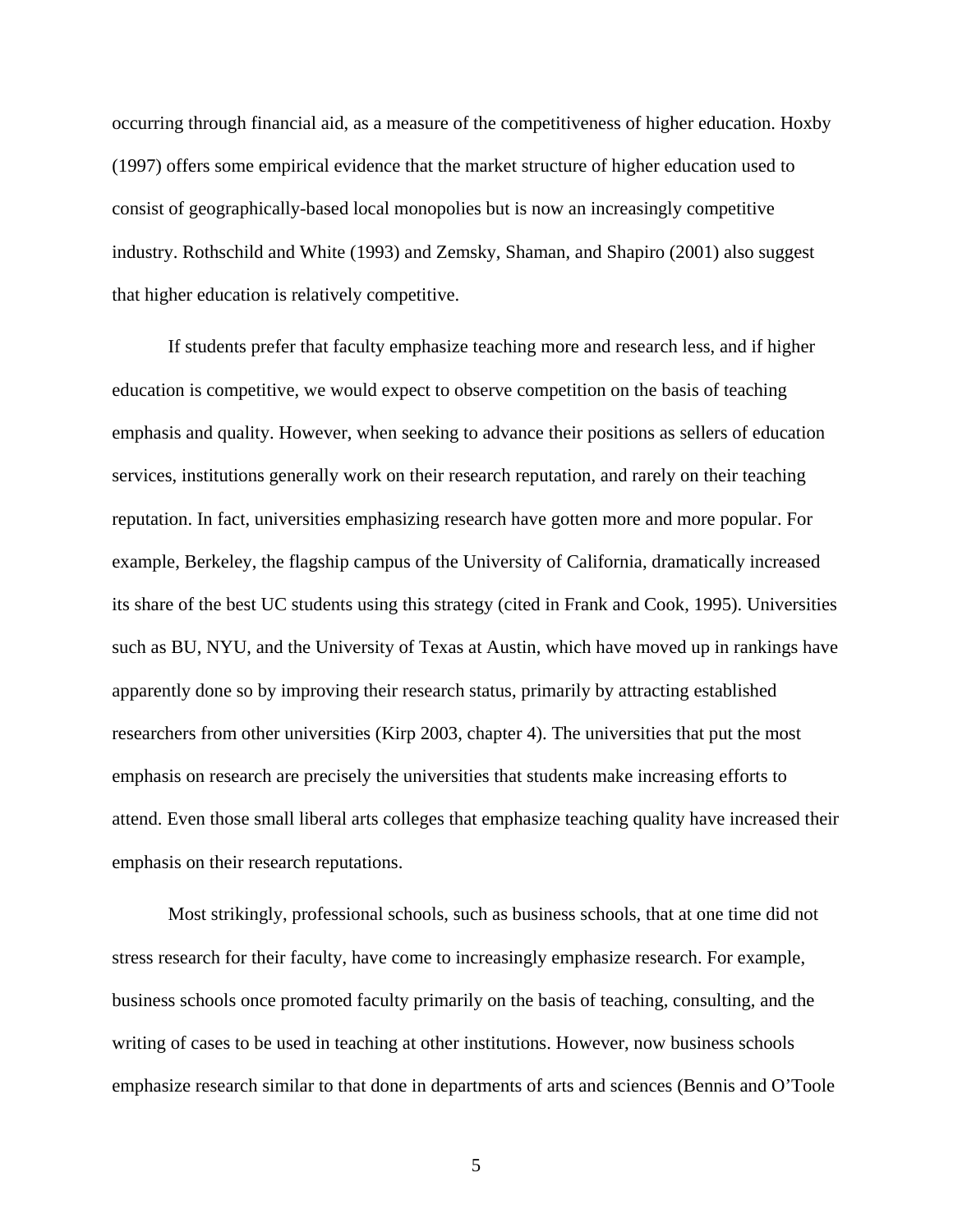2005). Law schools were once primarily concerned with law review articles that were similar to judicial decisions. They too have shifted their interest to research.<sup>2</sup> More recently, architecture schools have been changing their faculty research expectations. Empirically, whatever competitive forces are at work in the education services market, they appear to reward the research reputations of institutions of higher education far more than they reward their teaching reputations.

The persistence and growth of the rewards for research in the absence of clear and serious market failures would lead an economist to infer that consumers' revealed preferences document genuine value—at least private value. If we understood which features of faculty incentives for research are genuinely valuable to education and which ones are not, we could devise research incentives that preserve their valuable effects while reducing their detrimental effects. That is essentially the vision of Boyer (1990) and Glassick et al. (1997) who advocate "redefining scholarship" and support the scholarship of teaching and learning (Carnegie Foundation 2009).

The competitiveness of the market for higher education and the pressures of such competition are better understood in the traditional profit maximization setting. However, Rothschild and White (1993) and Feldstein (1993) note that higher education institutions consist almost exclusively of not-for-profit institutions for which the profit maximization objective function is replaced with some less-understood objective function. If the objective functions of higher education institutions favor research, and if the institutions are able to collude to keep out for-profit institutions, they could continue to favor research over teaching without competitive forces disturbing the equilibrium. However, this analysis implies that for-profit institutions of higher education would enjoy a clear competitive advantage, contrary to general perceptions and

 $\overline{a}$ 

 $2^2$  The transformation of business schools began in the 1960s, while that of law schools began later, in the late 1970s.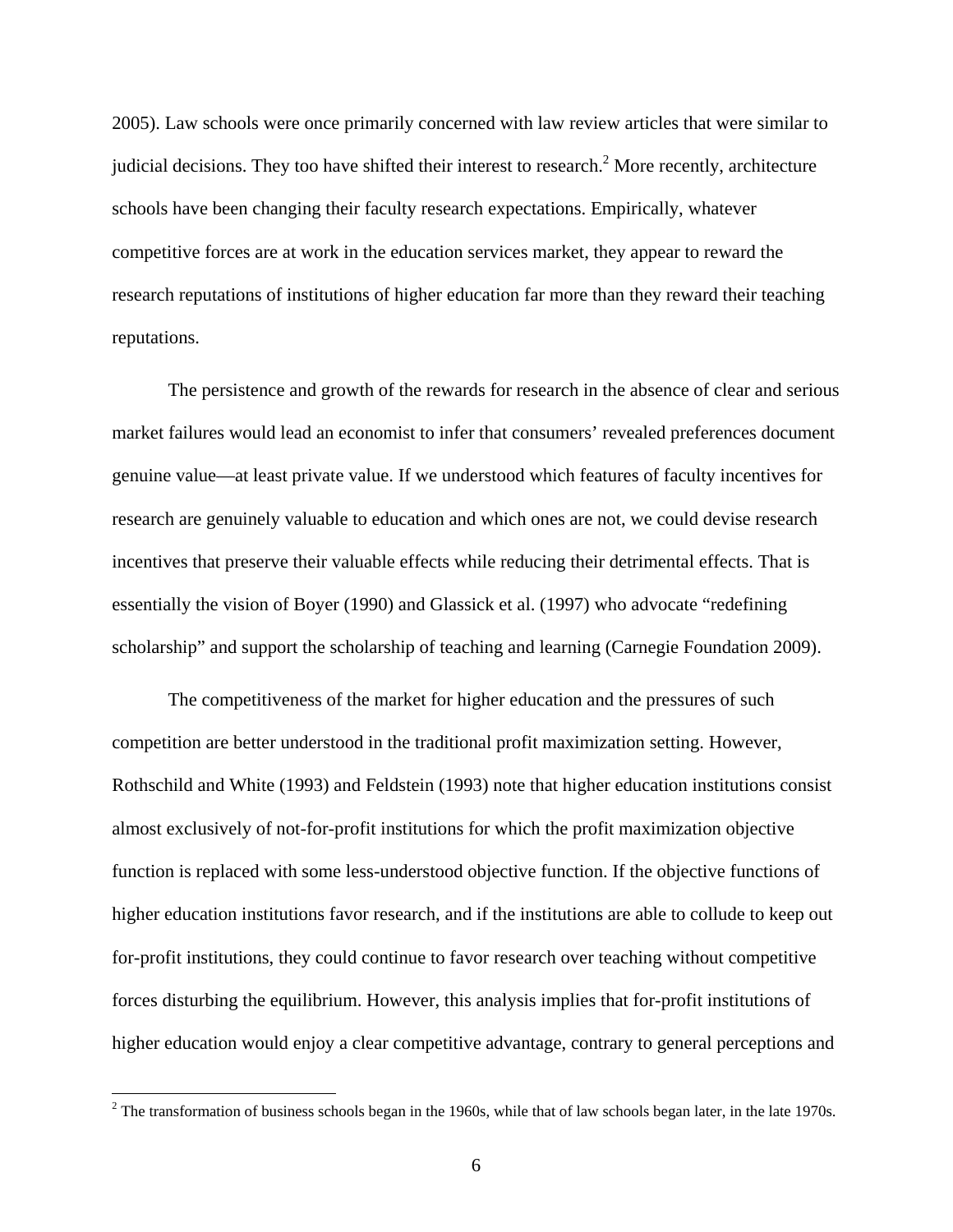the general lack of for-profit success, even acknowledging the recent success of the University of Phoenix (Breneman, Pusser, and Turner 2006).

What are the economic forces behind the incentives for faculty research even when teaching, not research, is the only product sold? If education quality truly suffers from the emphasis on research, why don't particular institutions increase their student demand by emphasizing faculty teaching relative to research? Is it a market failure? If so, what is the nature of that market failure and could public policy improve the situation? If higher education has a serious principal-agent problem, we should at least be able to specify what it is. Or does faculty research benefit student learning sufficiently to make the growing emphasis on research optimal? Should the growth of teaching-only faculty be opposed?

The driving forces behind faculty research incentives matter a great deal for several reasons. First, education creates human capital, and human capital is increasingly central to the productivity and thus wealth of our society (Economic Report of the President 2000, chapter 4). Anything that harms the accumulation of human capital harms our economic well-being. If faculty research incentives harm education, they are a serious problem.

Second, higher education is costly, costs are rising rapidly, and those rising costs may be driven in significant part by the growth of research (Martin 2002; Ehrenberg, Rizzo, and Jakubson 2003). Certainly every faculty member faces limited time resources and must decide whether to allocate the marginal hour to teaching or research. If the added costs of additional research do not bring sufficient added benefits, a reallocation of resources from research to teaching would improve society.

Third, new information and communication technologies could potentially alter dramatically both the education process and the overall structure of higher education institutions.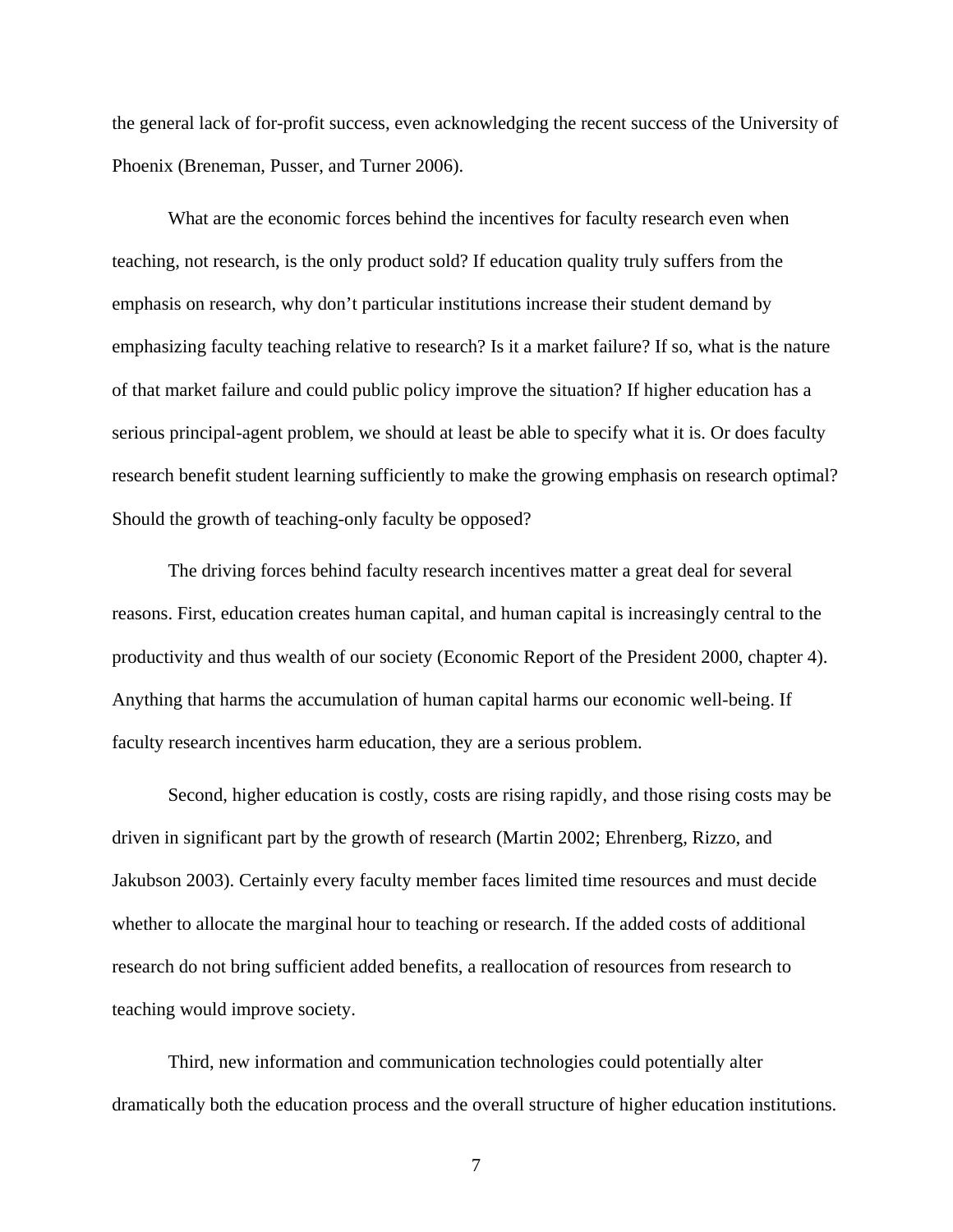For example, much more education could be conducted through software. The merits of such potential changes are controversial. Both the institutions themselves and government, as funder and regulator, must decide how to respond (Levine 1997, Christensen, Horn, and Johnson 2008).

# **III. Theories of higher education's value and how they could explain the value of researchers in providing education**

 To understand why we see increased research incentives, and their effects on teaching performance, educational outcomes, and society as a whole, we must construct a comprehensive theoretical framework. Such a framework should explain the sources of demand for education, characterize its production function, and finally describe the market structure under which education is provided. Therefore, we review in turn each of the theories of why higher education is demanded, exploring their implications and extending the theories where possible to explain the emphasis on faculty research. Where possible, we attempt to synthesize the theories and discuss their implications for one another with regard to faculty research incentives.

The theories presented are not mutually exclusive and could all be relevant. Moreover, since both students and employers are heterogeneous, higher education could be valuable to different individuals for different reasons. Since the economic forces driving rewards for funded research are obvious, our focus is on unfunded research. We consider both graduate and undergraduate education.<sup>3</sup> Since the economic motivation for professional education is the most salient, it is of particular interest.

## *III.A Research aids teaching*

How and why does higher education raise the earning power of students? According to human capital theory, education increases general human capital and the productivity of students

<sup>&</sup>lt;sup>3</sup> Doctoral programs will be excluded from this discussion, because what is demanded from most Ph.D. programs depends on what is demanded from faculty and therefore analysis is circular.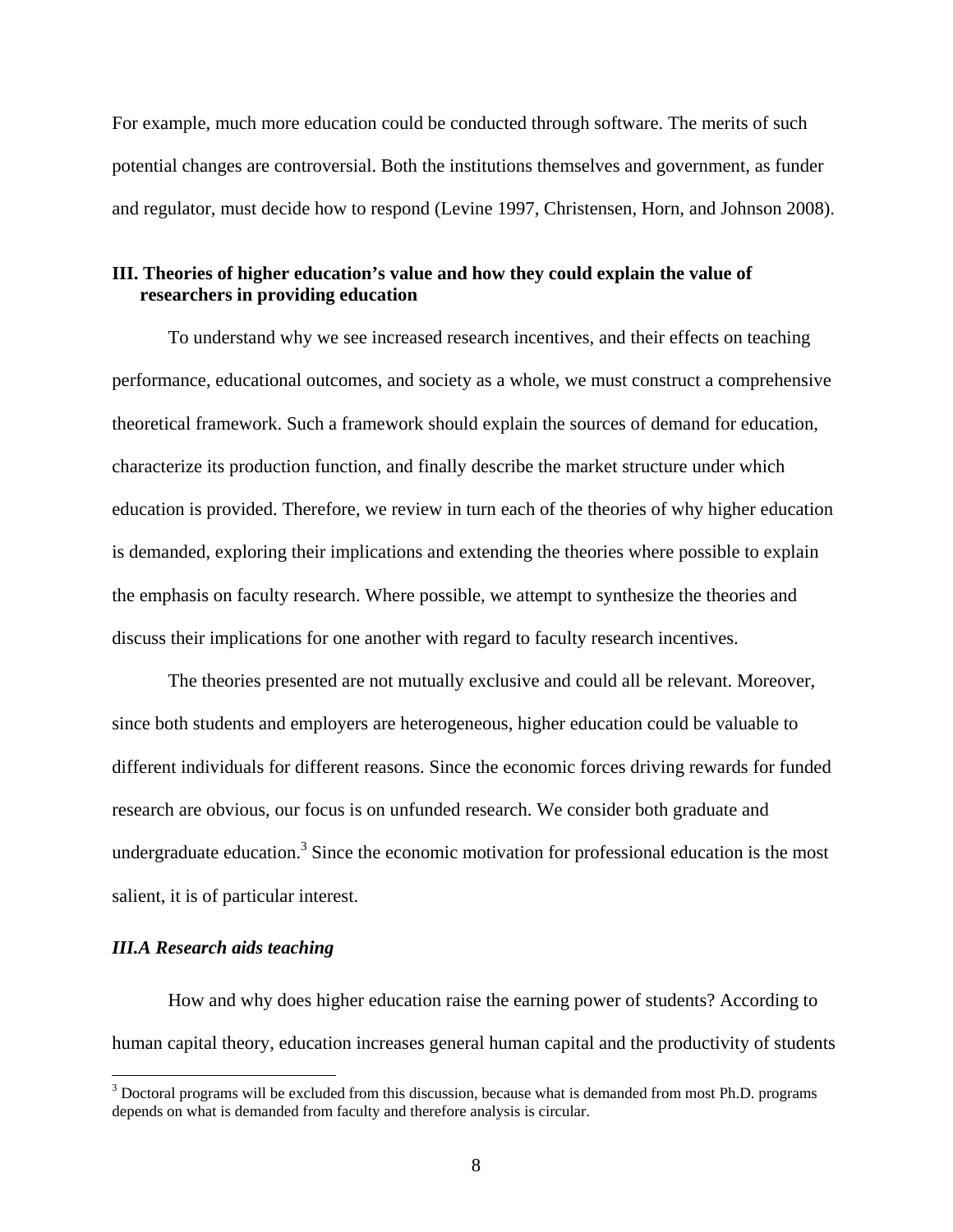in the labor market. But even in the context of general human capital, there is a range between truly general analytic skills and more specialized general human capital. In fact, one could think of a continuum of human capital ranging from very general to firm specific. The first notch down this continuum would consist of very broad skills, for example, learning how to think for oneself; the second category involves more specific general skills, like, for example, learning algebra; a third might include more industry-specific but yet general skills, like programming in a particular language; and the last category includes firm-specific skills (e.g. knowing a firm's accounting practices). The last category of skills, otherwise known as specific human capital in the literature, is usually obtained through training or learning on the job rather than education, and therefore we exclude it from our discussion. Our point is that even general human capital acquired in school has varying degrees of specificity.

Faculty research could be critical to the enhancement of all three shades of general human capital identified above. First, researchers may be better at teaching higher order skills, such as the ability to learn for oneself. Engaging in academic research requires complex skills in identifying and making sense of otherwise chaotic information. Research may serve as proof that some faculty have acquired the necessary skills to think and research independently, making them better able to teach such skills to the students. Since research is essentially the act of learning for oneself, there is a certain sense in this argument. However, evidence is needed to back up this claim.

Second, faculty engaging in research may be better at teaching more specialized general human capital. This is especially true for fields undergoing rapid evolution, where perhaps only faculty who do research are capable of possessing and communicating up-to-date content. For example, in biochemistry, there may be recent discoveries that are important to those entering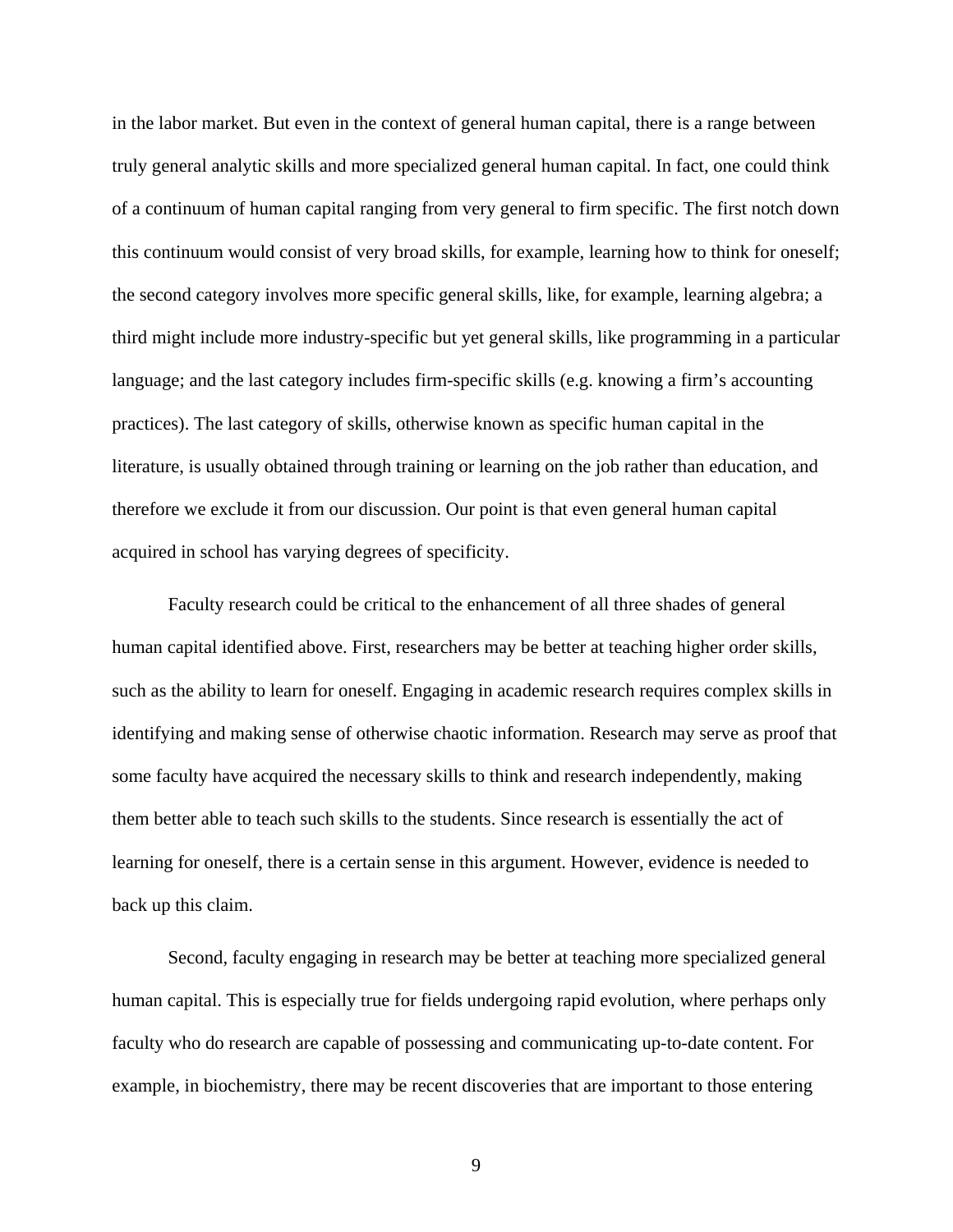common careers, such as physicians or drug company sales representatives. Information technology is another area where up-to-date knowledge is critical to mainstream practitioners and knowledge is evolving rapidly. Moreover, the growing complexity of many fields could be making the specific, cutting-edge knowledge of research faculty more relevant in "real world" applications. Examples of this phenomenon include intellectual property issues in law and even statistics and economic models in baseball (Lewis, 2003).<sup>4</sup>

For many subjects, however, the need for up-to-date skills or knowledge hardly seems compelling. For example, how does algebraic topology contribute to the teaching of calculus to future engineers? Typical consumers of writing instruction want to learn how to communicate well in order to be able to write a compelling business plan or office memo. They seem unlikely to feel that content on literary criticism is an important element of the educational service.

Third, research could make faculty better selectors of course content, and also better at conveying knowledge in its appropriate context. Specifically, they could be better at spotting and choosing to teach deeper concepts or more important topics. In this case, the content of the research itself could be important, not for the research *per se*, but for making the professor able to determine what is important in specific subjects.<sup>5</sup> For example, in accounting and financial management, a researcher who focuses on dynamic stochastic calculus may emphasize in his teaching the importance of thinking about and dealing with risk and uncertainty, in addition to presenting the usual financial management and accounting practices. The research itself would only be useful to the extent that it would shape the subject that the researcher chooses to present

 $\overline{a}$ 

<sup>&</sup>lt;sup>4</sup> We thank Larry Katz for this striking example.

<sup>&</sup>lt;sup>5</sup> This theory can explain why business school faculty conduct research in subjects relevant to business. Why not just get brilliant mathematicians as faculty for all students? The answer seems to be that part of the role faculty play is in spotting key ideas, trends, or facts related to subject matter. Thus, while the papers that business school faculty produce may not be important for business school students, the ability of those faculty to discern deeper trends that will be relevant to business people could be critical. We thank Dan O'Flaherty for this point.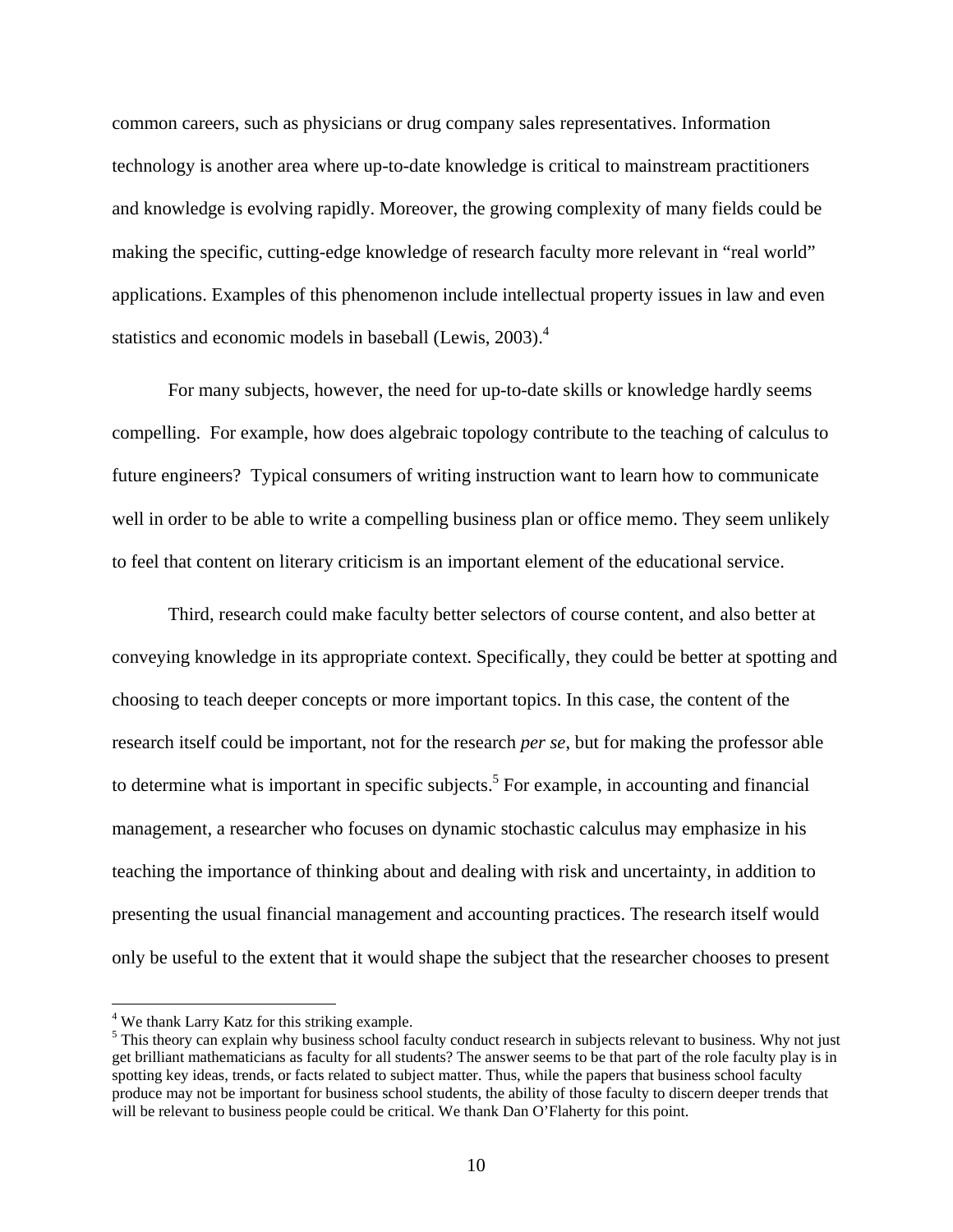and the context it is presented. Such teaching may add to industry-specific knowledge in a broader sense than would simply presenting principles of financial management from a practitioner's point of view. Active researchers would also be continuously changing and improving their course content, not simply in response to changes in the subject matter, but also in response to the exchange of ideas with colleagues in conferences. Researchers are continuously testing their knowledge and ideas in a wider forum than the classroom, and are, therefore, less likely to fall into patterns.

Finally, faculty research could provide "motivational quality" to teaching if researchers inspire or intimidate students into providing more effort. Perhaps, students' productivity can be improved by practice in figuring things out for themselves, conditional on any level of innate ability. Researchers could be more demanding that students think for themselves, perhaps due to a distaste for explaining critical but "obvious" concepts or perhaps due to researchers' own taste for thinking things through. In sum, researchers could teach students not to become passive consumers of knowledge. In addition, researchers could serve as role models, because, in a way, they continue to be students themselves (Teagle Working Group, 2007).

Empirically, the link between research and teaching quality has been found to be weak at best. A meta-analysis of 58 studies by Hattie and Marsh (1996) finds that there is no relationship between research and teaching. The studies reviewed were published between 1949 and 1992, included mostly research universities, and were conducted across disciplines and schools. While the overall relationship between research quality and teaching quality appears slightly positive at first, Hattie and Marsh note that the effect has diminished over time. Interestingly, studies focusing on humanities and natural sciences showed that the research-teaching relationship was very similar and close to zero for both. In contrast, social sciences displayed a stronger positive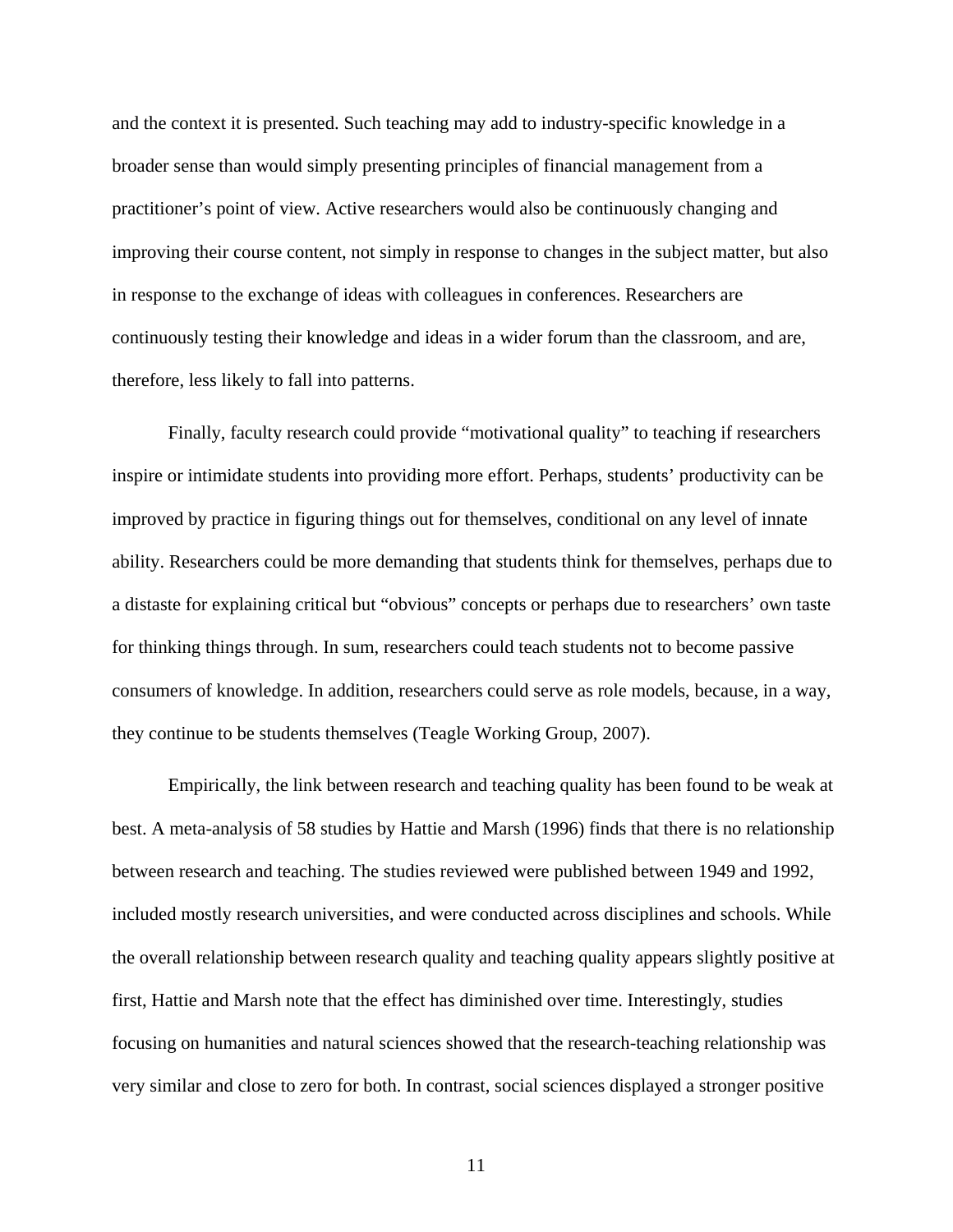relationship between research and teaching. Finally, this study cites some evidence that faculty knowledge of the topic, instructor enthusiasm, and organization of subject matter had a positive effect on teaching quality.

#### **III.B Higher Education – A Consumption or an Investment Good?**

The discussion in the previous section assumes implicitly that higher education is an investment good. However, higher education can also be viewed as a consumption good. As a consumption good, students enjoy learning or being in an academic environment. Faculty research may play a role in the value of higher education as a consumption good, and through this channel affect the overall quality of education produced. Students could enjoy learning about research or participating in research themselves. This is clearly important to some students (Light, 2001) but is probably not common among large numbers of students. Faculty research could also contribute to higher education as a consumption good if students like to be around "celebrity" researchers, just as people like to be around television personalities (Cowen, 2000). Value as a consumption good depends on individual tastes. If faculty research is particularly valuable to the *best* students, it could attract those very best students.

Education's roles as both consumption and investment good could interact. Consider Rothschild and White's (1995) theory that fellow student quality is an input into the value of education (as an investment good), because students learn from one another. This theory implies that the price of education takes the form of net payments for services provided and rendered. Empirically, the theory is validated by the extensive and rising use of merit-based financial aid (Winston 1999, 2001). Suppose that faculty research enhances the value of higher education as a *consumption* good, particularly for high quality students. In that case, faculty research raises the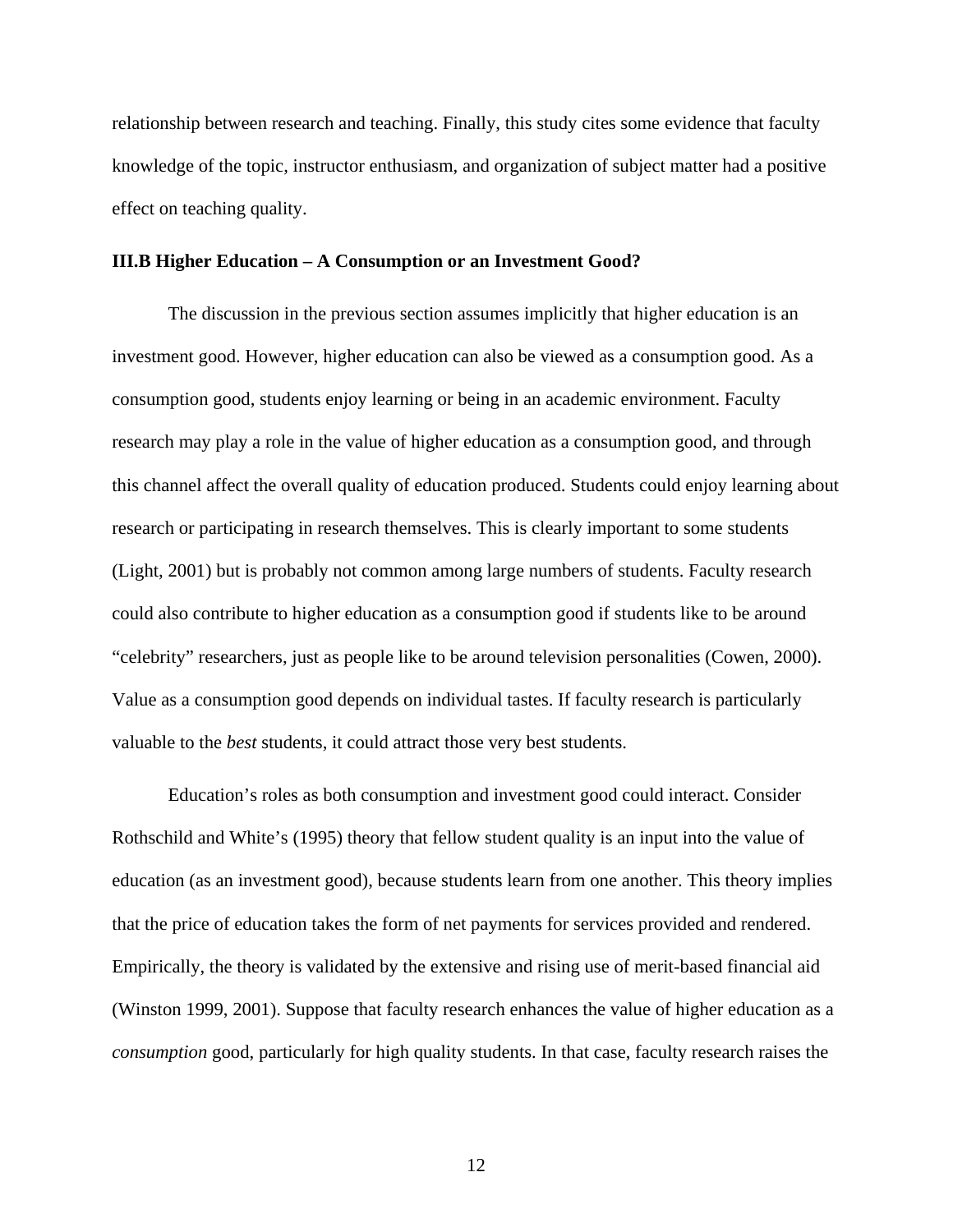consumption good value to those students who raise the investment good quality of education for all students.

 It is not clear empirically to what extent education is a consumption good versus an investment good. While higher education is certainly somewhat of a consumption good, it is primarily seen as an investment good whose main purpose is to raise the earning power of students (Freeman, 1986). The large government subsidies for higher education, the willingness of middle- and working-class families to make significant sacrifices, and the stated beliefs of the public about the role of higher education (Chronicle of Higher Education, 2003) provide support for the view that higher education is primarily seen as an investment good.

 Over the last two decades, incomes at the top of the income distribution have grown dramatically, raising demand substantially for everything demanded by high income individuals. If faculty research contributes to the value of education as an investment good or as a consumption good for wealthier individuals, then demand for faculty research could have risen indirectly due to rising demand for education driven by higher incomes (Clotfelter 1996).

## **IV. Education as a Signal**

 $\overline{a}$ 

A more cynical take on the value of higher education is the signaling theory, in which education has no intrinsic value, the opposite of the human capital theory of education. Rather, education serves only to reveal innate ability that is otherwise difficult for employers to detect (Arrow 1973, Spence 1973, Stiglitz 1975, Weiss 1995). $^6$  Consider the theory in its simplest form. Workers differ in their innate productivity and they know what it is. However, employers cannot observe these productivity differences. The cost of being educated is higher for low productivity workers, for ill-defined reasons that could include both psychic costs and the time it takes to get

<sup>&</sup>lt;sup>6</sup> Screening and signaling are formally distinguished by which player makes the first move in a game-theoretical sense. In our context, this distinction not important.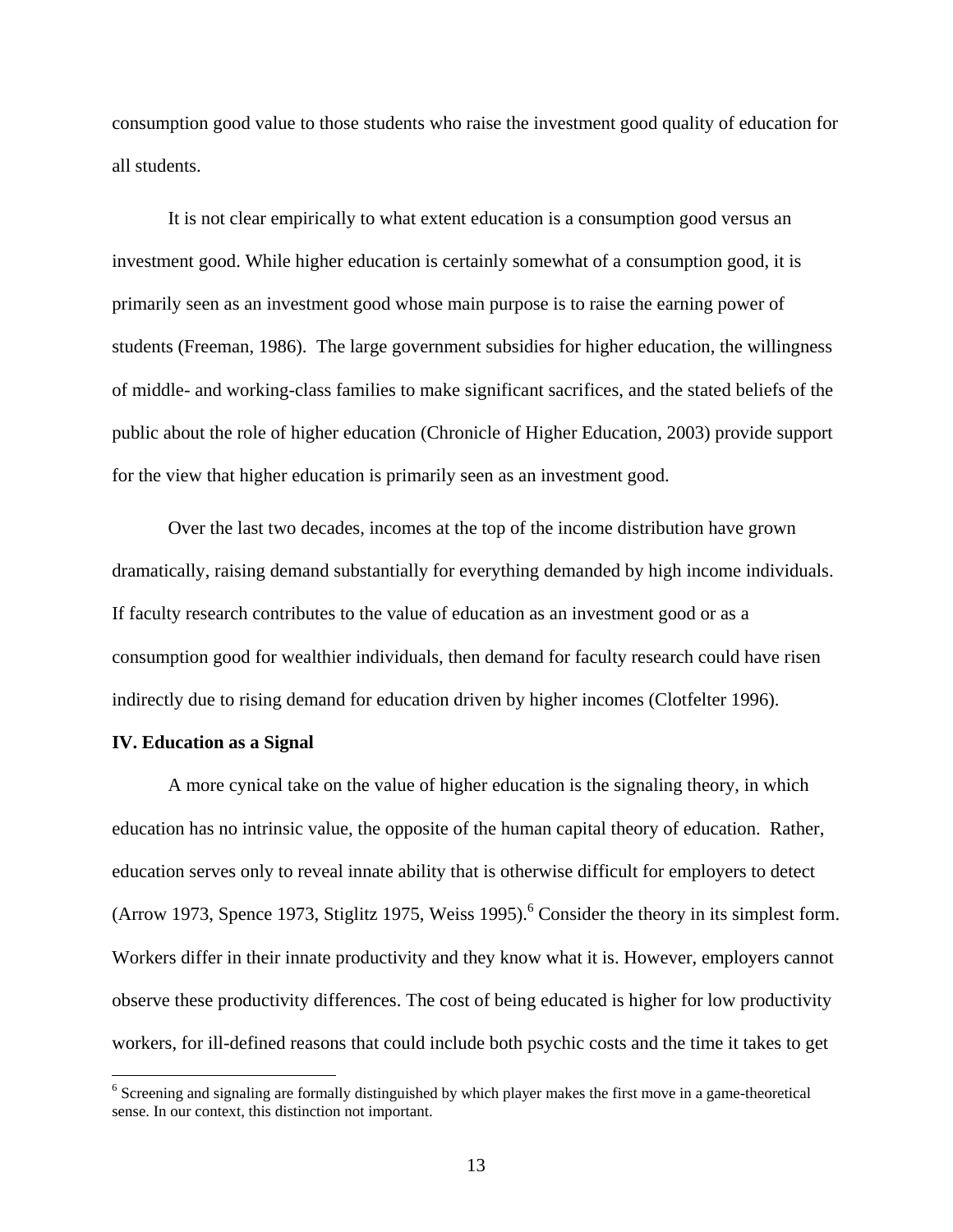a given amount of education. By making salary dependent on education in the appropriate fashion, only the more productive workers select to receive education. In the purest form of the theory, education plays no direct role whatsoever in increasing workers' productivity. Consequently, resources spent on education are wasteful, except that they are needed to reach a separating equilibrium and the separating equilibrium is valuable. A less wasteful way to achieve the same separating equilibrium would be socially beneficial.

We extend the theory to incorporate research. In a nutshell, we claim that research may allow the separating equilibrium to be achieved more efficiently, with fewer resources wasted on education. This occurs if better researchers are "worse teachers", at least to the bottom of the ability distribution—or more specifically if better researchers make education more costly to those at the bottom of the ability distribution. As a result, better researchers can be better screeners of the different worker types. In the spirit of the signaling theory, we assume that education is not intrinsically valuable, but its value lies in achieving a separating equilibrium between low- and high-ability workers. In this setup, research is socially valuable not because of any intrinsic usefulness, but because it achieves the separation between high- and low-ability types more efficiently.

## *IV.A The Signaling Model Revisited*

Generalizing Spence's (1973) model, workers of type H have a lifetime marginal product of  $w_H$  and incur a cost  $c_H$  per year of education obtained, workers of type L have a lower marginal product of  $w_L$  and incur a higher cost of  $c_L$  per year of education obtained. (Thus,  $w_H$  >  $w<sub>L</sub>$  and  $c<sub>L</sub> > c<sub>H</sub>$ .) If employers set a pay schedule such that anyone with more years of education level greater than a minimum education level,  $E^*$ , receives the higher wage,  $w_H$ , and anyone with less education receives the lower wage,  $w<sub>L</sub>$ , then workers will self-select appropriately and there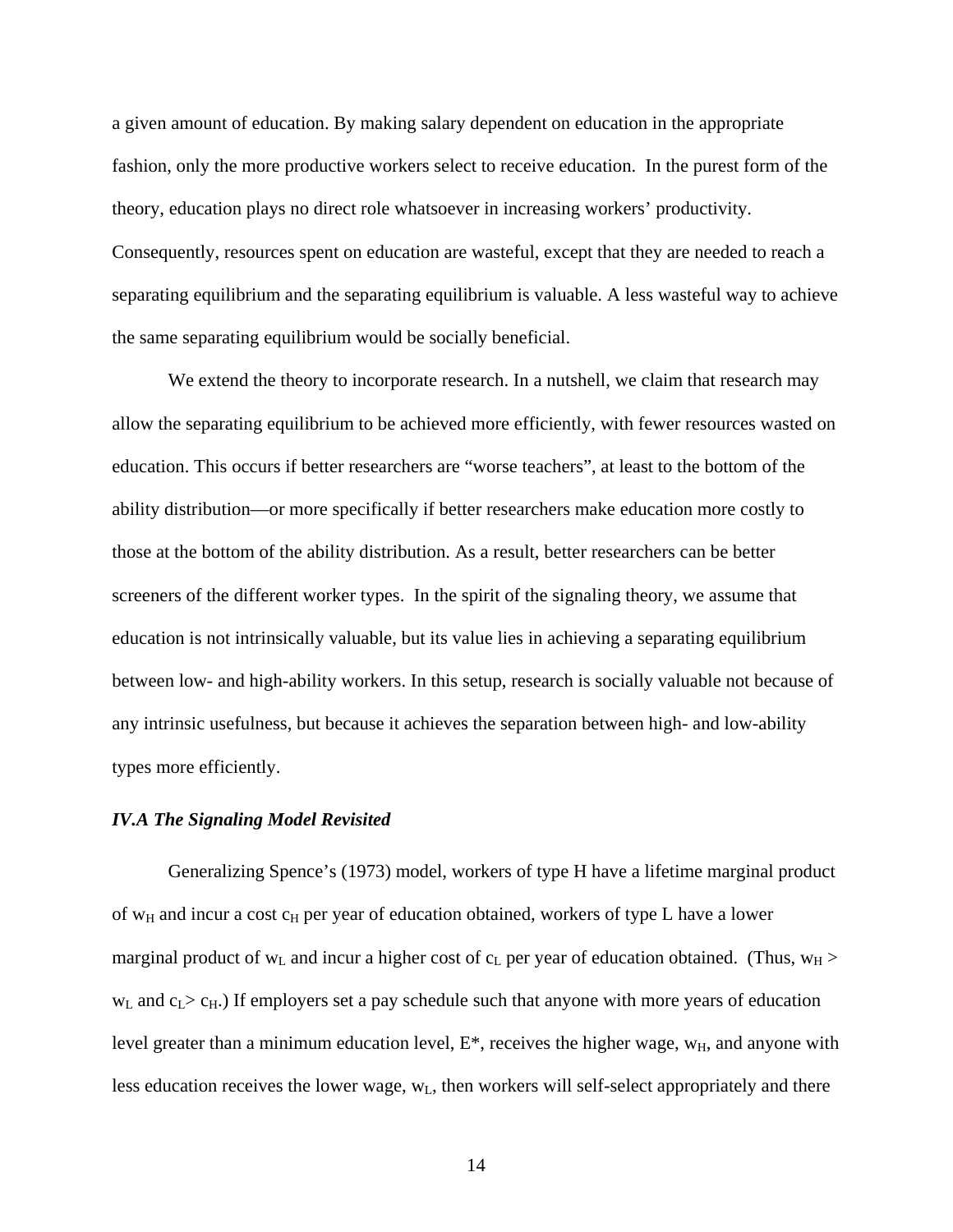will be a separating equilibrium, provided that  $E^*$  is chosen so that  $w_H/c_L < E^* < w_H/c_H$ . Essentially, E\* must be chosen so that only H types find it beneficial to get more education, but not the L types.

Consider how this equilibrium is affected by the technological changes of the last 25 years. The return to higher productivity has risen, so that  $w_H$  has grown. Lower productivity workers now have a greater incentive to get E\* education, despite their higher per-year education costs of  $c_L$ . If employers do not raise  $E^*$ , lower productivity workers will get more education and the separating equilibrium will break down. Therefore, employers need to raise E\* accordingly.

Spence's model was designed to be parsimonious to make a point. Consequently, its comparative statistics are not rich enough to accommodate and explain some recent developments. While increasing  $w_H$ , technological advances have also made possible the substitution of capital for low-skilled labor, thus resulting in falling  $w_L$ . According to the model, this trend should have no effect on  $E^*$ , since the only wage that matters in the separating equilibrium is  $w_H$ . Intuitively, however, declining wages for the less educated  $w_L$  should affect how much education low-ability workers choose.

This model is limited by the vagueness and simplicity of the psychic costs. Psychic costs in the model increase linearly with years of education; in reality, they could increase hyperbolically. Would the separating equilibrium break down in the face of ever increasing levels of E\* and even higher education costs? In addition, the financial and psychic costs of education could interact in certain predictable ways with each other and with market wages.

<sup>&</sup>lt;sup>7</sup> Using the simplest, original Spence model, only the high skill wage,  $w_H$ , enters the equation. In other formulations, the skill premium,  $w_H-w_L$ , enters. The difference could matter because factors driving the decrease in the low-skilled wage are not necessarily the same as those driving the increase in the skill premium (Acemoglu, 2002).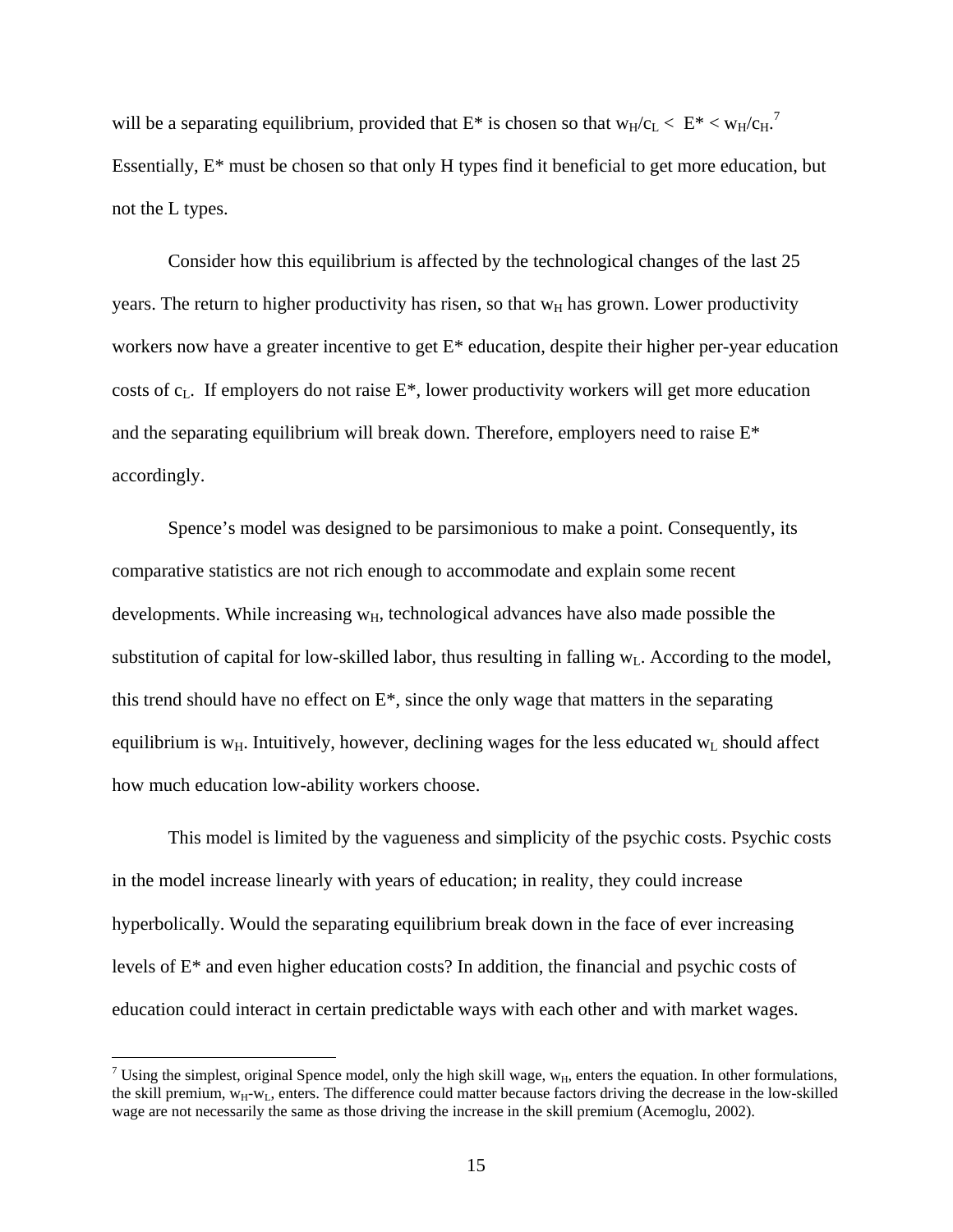Non-cognitive attributes, such as persistence, motivation, leadership skills, and societal values have been linked to higher returns, net of education (Waddell, 2006, Heckman, Stixrud, and Urzua, 2006, Carneiro, Crawford, Goodman, 2007, Kuhn and Weinberger, 2005). These same non-cognitive attributes may be directly linked to psychic costs of acquiring education, and even financial costs, if people with these skills are more likely to find and obtain financial aid. Without substantial extensions to the model, it is unclear how the interaction between wages and education costs would affect the separating equilibrium.

Despite these limitations, the theory's predictions seem to be empirically confirmed. The last 25 years have seen rising quantities of education throughout society followed by an increase in what is considered the minimum education for various "good jobs". For example, today it is said that a college degree does not get you anywhere and you need a graduate degree (Collins, 2002).

## *IV.B Are Better Researchers Worse Teachers and Better Screeners?*

Suppose, however, that an institution could raise the cost to less productive workers of obtaining education,  $c<sub>L</sub>$ , then it would be possible to make getting  $E^*$  years of education not worth it despite the rise in  $w_H$ , without raising  $E^*$ . Since in the purest forms of the signaling theory, education is socially wasteful, raising  $c<sub>L</sub>$  rather than  $E^*$  would be good for society: sorting could be done with fewer wasted resources. Raising the cost of education to the less productive implies that institutions of higher education should make education more unpleasant or difficult for the less able! Accordingly, we define the "screening quality" of faculty as the degree to which they make education harder for poorer quality students or raise  $c<sub>L</sub>$ .

 Researchers may be poorer teachers to low-ability students and thus better screeners. Why might this be so? Researchers may be unwilling, or even unable, to "spoon-feed" their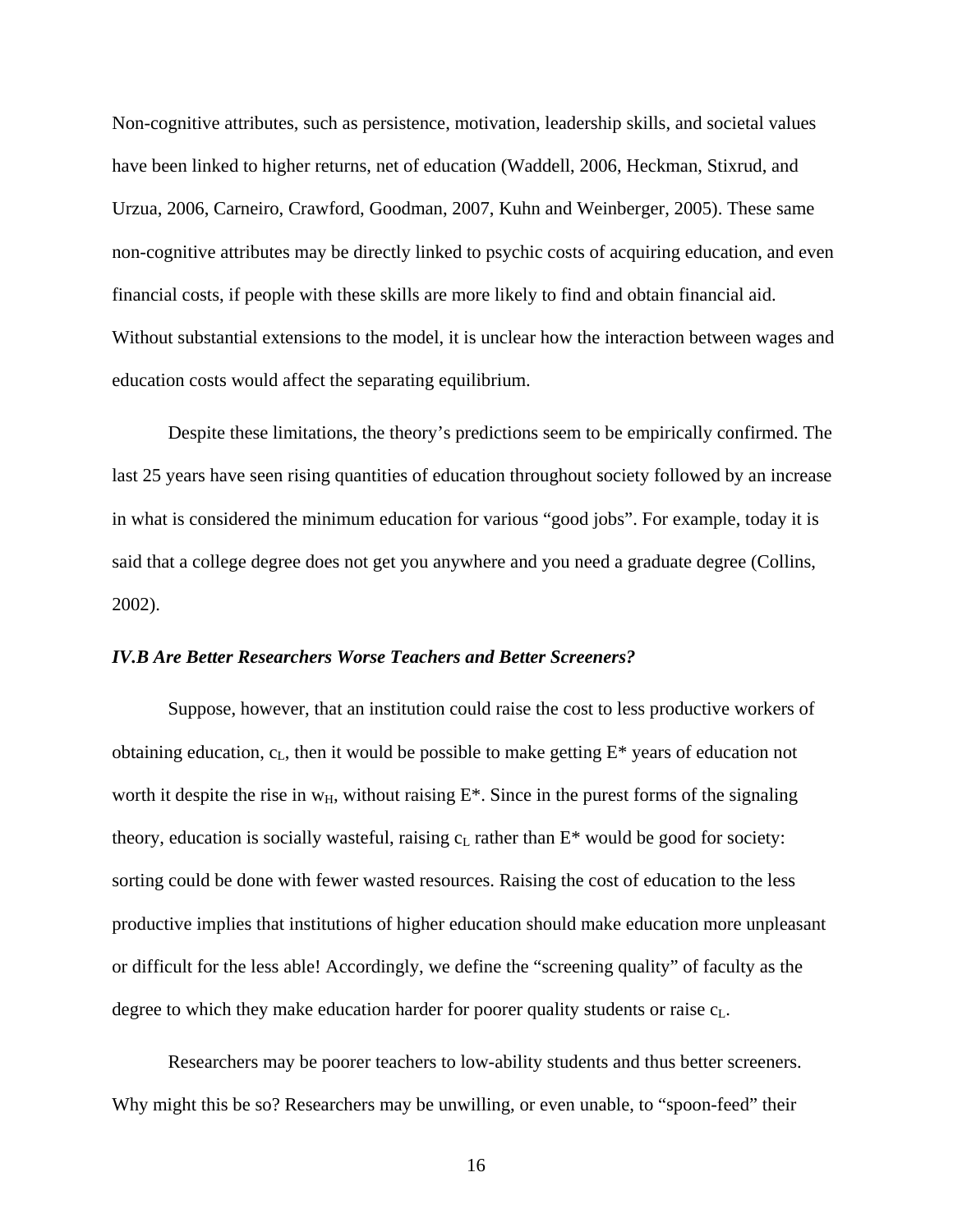students. Basic concepts may appear so obvious to researchers that it does not occur to them to explain those concepts. Those students who do not find the same ideas intuitively obvious and require explanation will be left behind. Thus, researchers might make it much *harder* for the students to learn the material, ensuring that only the most intrinsically able students are able to acquire the education or acquire it at a reasonable "psychic cost." In this case, research quality would be a proxy for lower teaching quality and consequently a proxy for higher screening quality.

A richer specification of psychic costs suggests other ways in which research could raise the costs of education for low-ability types. For example, psychic costs could be due to the disutility from studying minus the utility derived from learning and being in an educational institution (that is, utility from education as a consumption good). From the discussion in section III.B, it would be reasonable to assume that high-ability students derive more utility from education as a consumption good than low-ability students. This would suggest that the net psychic costs of education would be lower for the high-ability students, even if we were to assume similar disutility from studying for both high- and low-ability types. And if research increases the consumption value of education for high-ability types, this would be yet another way that research would increase the cost gap between high and low ability students and improve upon the separating equilibrium.

While these stories are essentially speculative, they have some face validity, being consistent with popular accounts of academia. They are also consistent with all of the empirical phenomena noted, including the growing popularity of research institutions and the spread of faculty incentives for research down the prestige ladder and into new disciplines. On the other hand, grade inflation and the small numbers of students who flunk out are empirical phenomena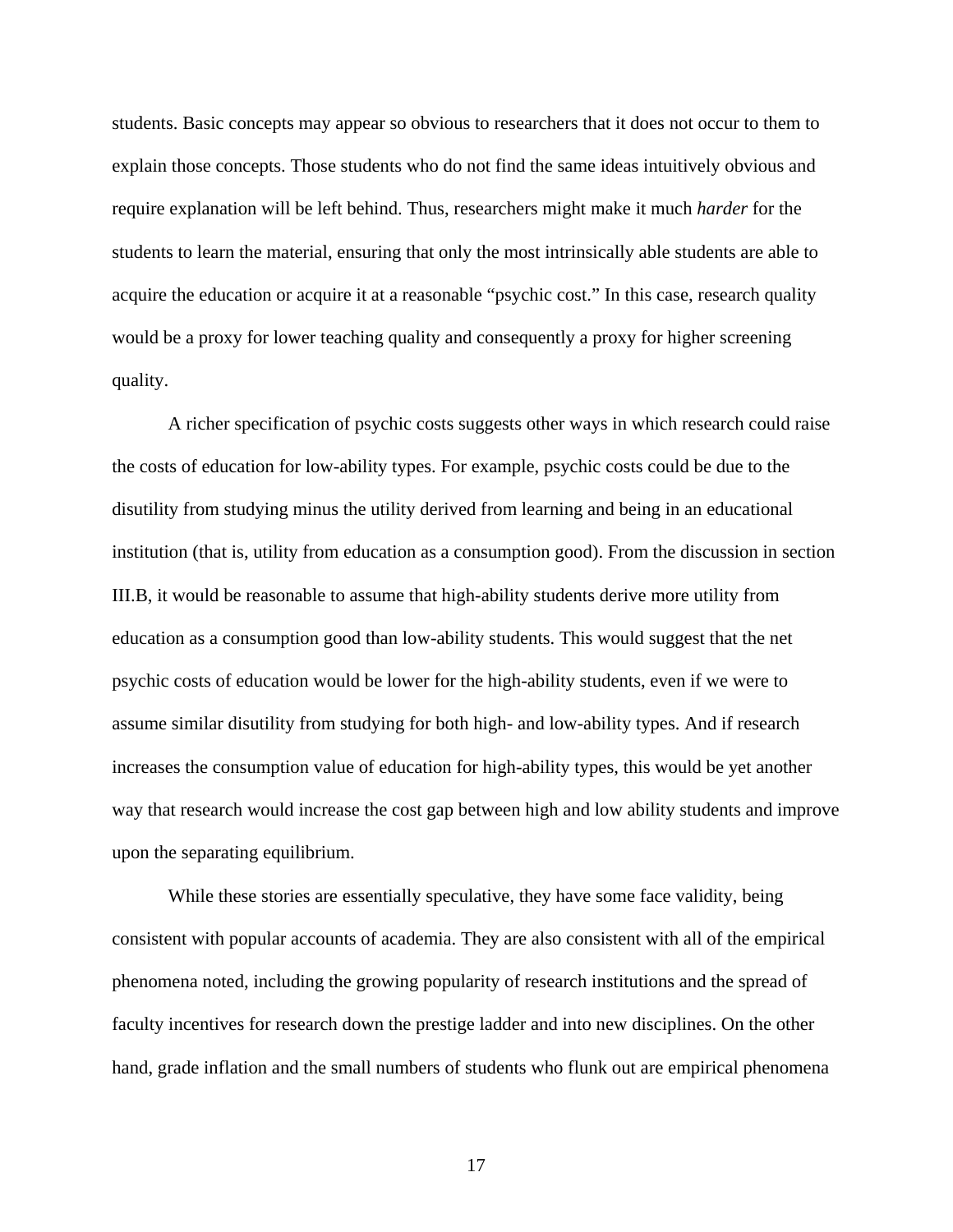at odds with this theory. Therefore, for the theory to be true, the process must be subtler. For example, it could work by making the educational process unpleasant for some students causing them to leave or not apply in the first place. Evidence that rising research prestige has driven out lower ability students would provide further empirical evidence.

The human capital theory and the screening theory could both apply simultaneously to various extents. Education may both increase the productivity of the students, and also serve as a signal to separate types, who differ in qualities such as persistence and motivation, not observable to employers. In the context of the above extension to the screening theory, better researchers could be better screeners because they would raise the psychic (or other) costs to the bottom of the distribution. However, if the human capital theory also applies, the bottom of the ability distribution would then accumulate less human capital and be less productive. If both theories apply to a certain extent, the benefits of faculty research for enhancing screening must be weighed against its harm in reducing human capital. From a policy perspective, the relative magnitude of the effects is critical, but determining them empirically is very difficult.

## **V. Market Failures as Drivers of Research's Role in Higher Education**

 In this section we consider several theories that would explain increased research incentives as the outcome of various other market failures. We illustrate how agency theory, public goods provision, barriers to entry, non-economic factors and tournaments may give rise to increased emphasis for research.

## *V.A Research Quality as a Proxy for Teaching Quality*

We return to human capital theory and assume again that education raises human capital. We define teaching quality as the extent to which faculty increase the human capital of their students. The usual economic forces would then cause students to seek high-quality teaching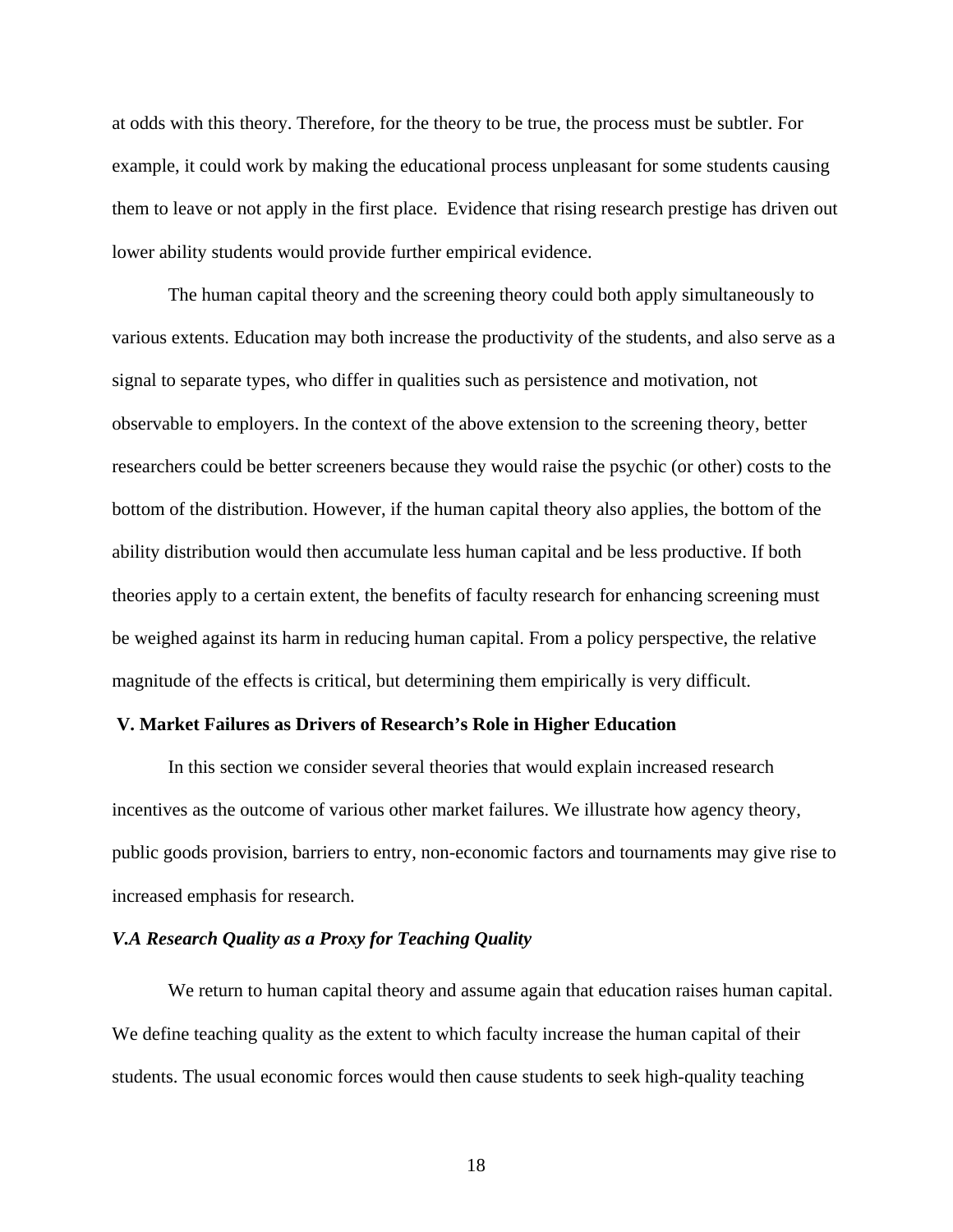when choosing universities. Consequently, institutions would provide incentives for faculty to provide high-quality teaching. Such incentives would require *measures* of teaching performance.

Student evaluations are the most commonly used methods of evaluating teaching. Their use and importance have been growing since the 1970s (Theall, Abrami, and Mets, 2001). However, studies show that student evaluations may be an imperfect way of measuring teaching quality for a number of reasons outlined below. First, teaching quality is highly multidimensional. Certain components of teaching quality, such as liveliness and organization, are relatively easy for students to observe and, therefore, reward in evaluations. Other components of quality, such as depth of ideas or training people to think in new and abstract ways, may be much harder to detect and evaluate. These dimensions of teaching quality will be particularly hard to detect if the difference between more and less valuable ideas and skills only becomes apparent to students over many years of use.

Second, while the dimensions of teaching quality more easily observed by students are genuinely valuable (Theall, Abrami, and Mets, 2001), they may not be as important to employers as other dimensions. Rapid technological change is thought to frequently erode the value of specific knowledge and skills and to reward more general skills. Therefore, employers are thought to place a premium on people who can continually learn and think things through for themselves (U.S. Department of Labor, 1991). In that case, the most important features of higher education to employers will be the teaching of higher order skills and screening for such innate ability. Moreover, such abilities may be those for which employer information *ex ante* is poorest, and, therefore, the role of education to employers most important.<sup>8</sup>

 $\overline{a}$ 

 $8$  Hannaway (1992) points out that currently the assessment of teaching outcomes is better at measuring basic skills, rather than higher order skills. As a result, higher order skills, which may be equally, if not more important, may be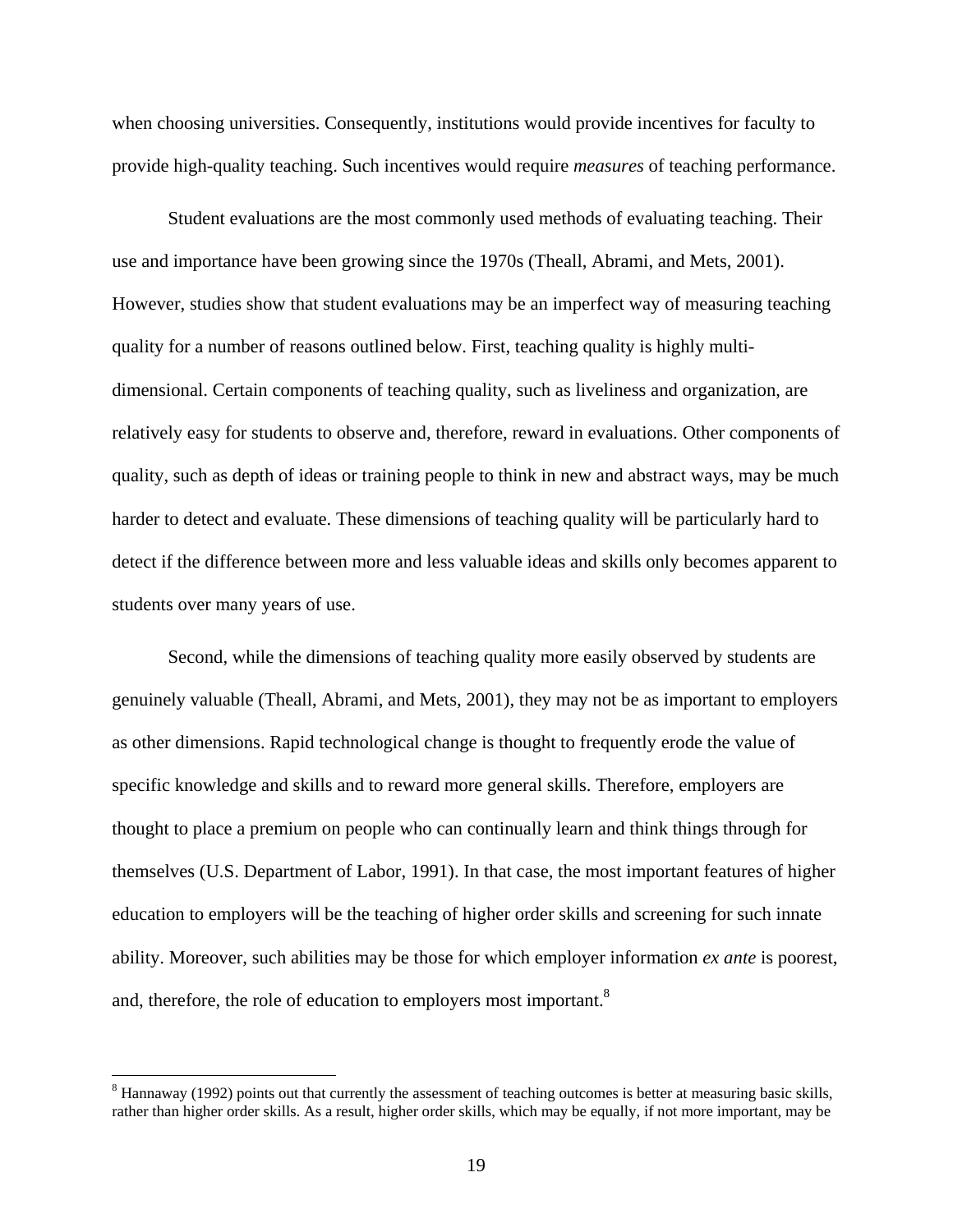The problems associated with imperfect measures of teaching are exacerbated by a time inconsistency problem. Once students have entered a university with a given degree of teaching quality, their goals are different. Students would like to receive grades that are as high as possible while incurring the smallest psychic and/or time costs. Of course, students may also want to learn more in the belief that this knowledge will be valuable, at least eventually. However, for a given level of skills and knowledge obtained, students would prefer to obtain them at the lowest psychic cost. Moreover, to the extent that the value of education to employers lies in signaling or in the skill level of the average person with that education, rather than the actual skill level of the particular individual, students may not value the actual learning.

Consequently, a student will choose a university with high teaching quality *ex ante*. *Ex*  post, the student takes the teaching quality as given, and minimizes his effort.<sup>9</sup> This conflict creates difficulties in using student evaluations of teaching to measure faculty performance. Empirical evidence suggests that faculty can raise their student evaluations by giving higher grades (Krautmann and Sander, 1999). Because students are already in the university and take its teaching quality as given, students will reward easiness by faculty. That is precisely the opposite of what the university wants to reward in order to improve its value in the market, because it was assumed that *prospective* students will choose universities largely on the basis of quality.

In sum, student evaluations appear to be plagued by two main problems. First, they most likely do not capture the more ephemeral dimensions of teaching quality, such as increasing the ability of students to learn for themselves. Consequently, there could be an asymmetric information problem in which students want to have faculty who are good at teaching these

underprovided, due to both lack of appropriate measures, and distortions induced by the focus on basic skill measures.

 $9$  In fact, the Japanese system of higher education works this way. Entry is extremely competitive, but higher education itself is comparatively easy. We thank Claudia Goldin for making this point.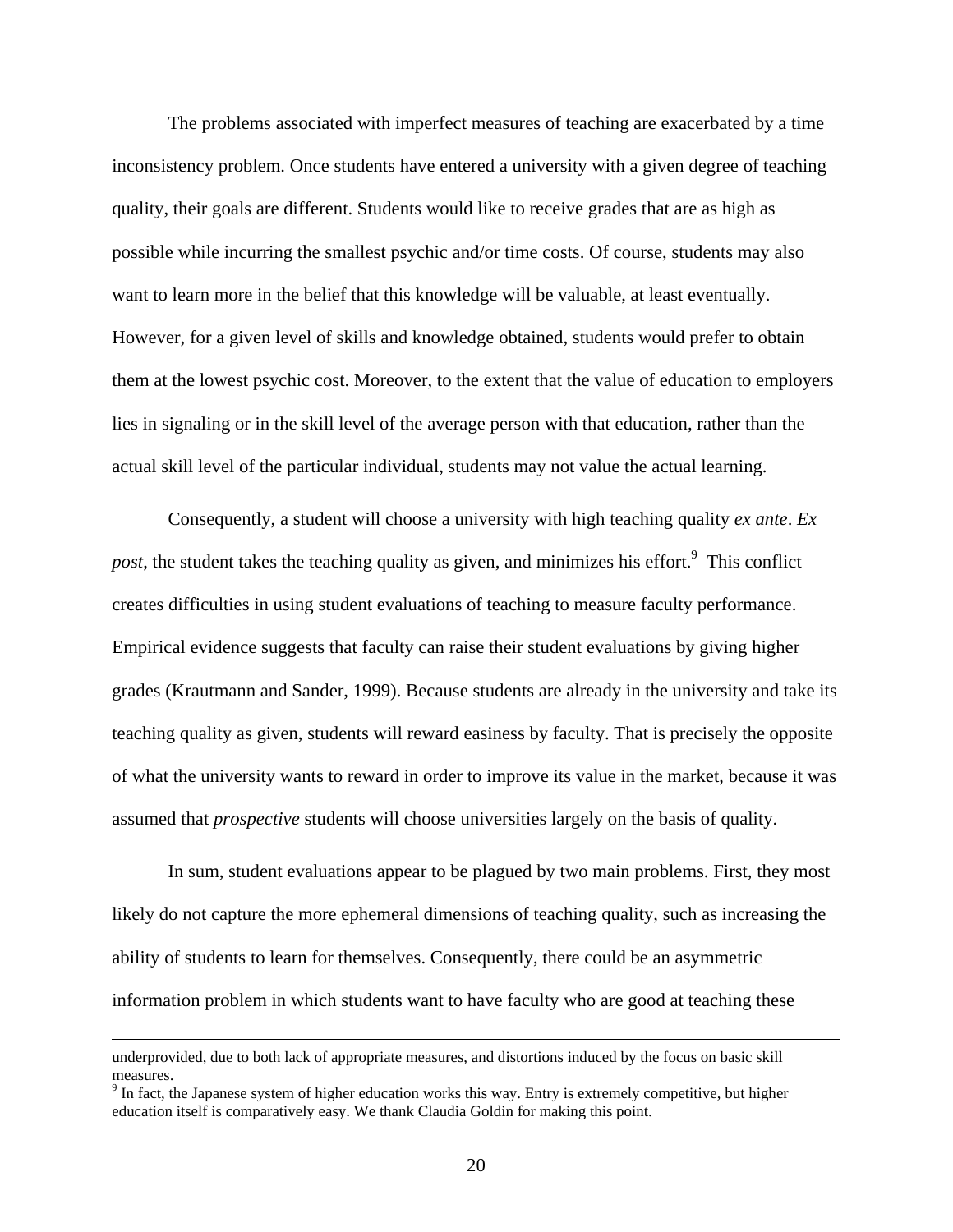ephemeral skills, but lack effective means of measuring and contracting on teaching quality. Second, there could be an ex-ante/ex-post conflict, in which students would like to attend institutions with high teaching quality, but once enrolled, would prefer to spend less effort learning. Teaching evaluations, in this case, would reward faculty who demand less time and effort in their courses. Because of these problems with teaching evaluations, it is commonly perceived that it is easier to objectively evaluate research than teaching, and, therefore, research quality could be used as a proxy for teaching quality (Bok 1991, Siow 1997).

However, research may not be intrinsically easier to evaluate than teaching. After all, what is ground-breaking and really important in the creation of new knowledge is frequently unclear. In contrast, teaching is a more uniform product. Moreover, those who have the knowledge to understand cutting-edge research are often few in numbers and may be prone to their own biases and agendas. Those with the knowledge to evaluate good teaching are more numerous. Thus, the comparative ease of measuring research quality may not be intrinsic to the natures of research and education.

In fact, the relative easiness of evaluating research performance could be due to the relatively large resources devoted to evaluating research. Specifically, there is an extensive *existing* system of peer-review for research, including journal rankings, academic presses and grant review agencies. They also be used for education. So, *given* that we have available all these ranking systems for research work, and that we lack similar systems for evaluating teaching, it *is* easier to evaluate research. More resources are devoted to the evaluation of research: consider the time and effort that academics put into refereeing papers and reviewing grants. In contrast, few resources have gone into the evaluation of teaching (Langemann 2000), although this has recently begun to change. The only tool in general use is the student evaluation, with its widely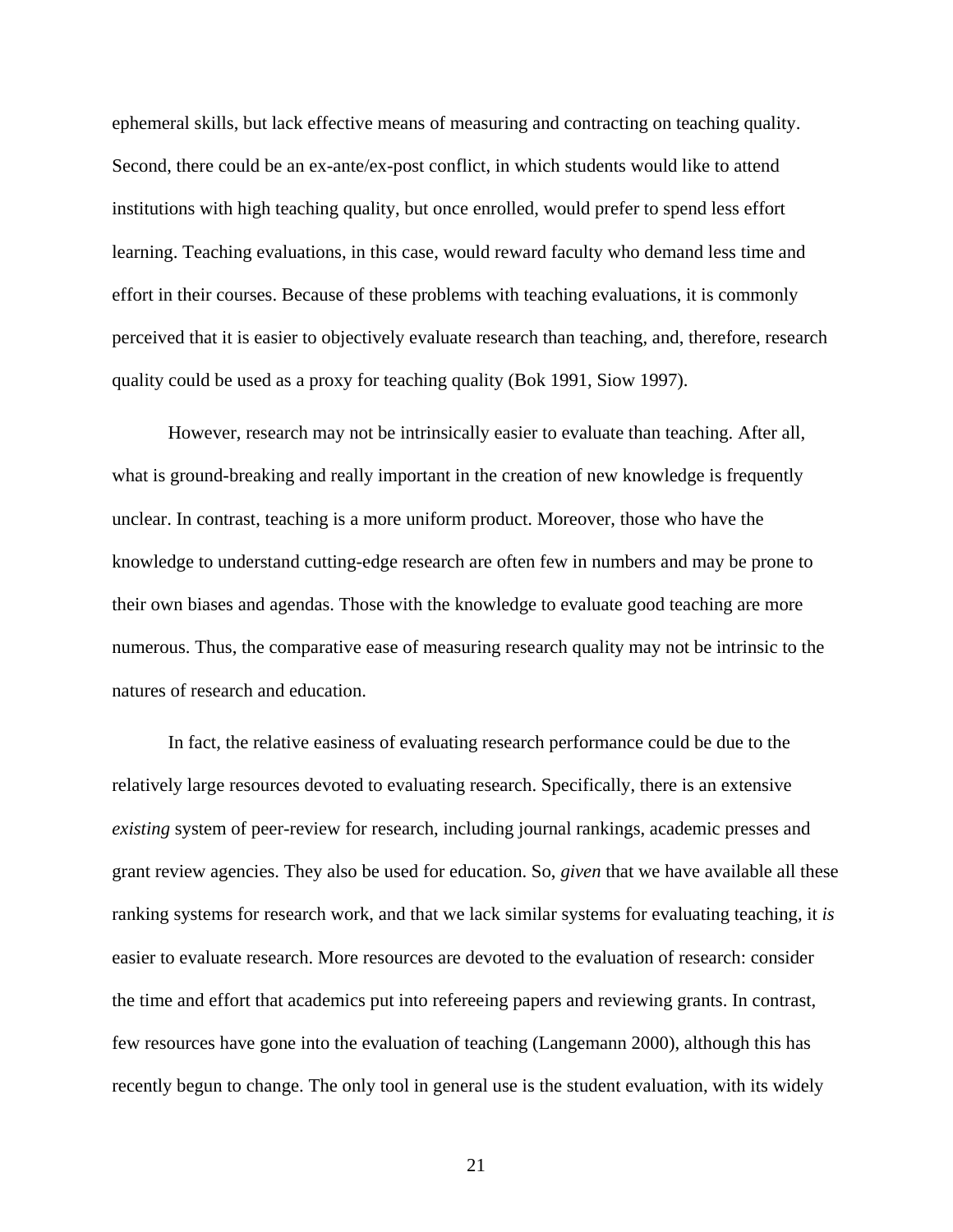recognized limitations. However, the movement to measure educational outcomes in other ways is now gaining ground (Banta and Associates, 2002).<sup>10</sup>

If teaching evaluation received resources similar to those received by research evaluation, evaluating teaching might be easier than evaluating research. Perhaps it is the high *demand* for methods of evaluating research that drives the high quantity of such measures. Once the measures of research quality exist, they are non-rivalrous and can be cheaply used for the evaluation of teachers. Thus, rather than being based on differences in the costs of *supplying* valid measures of research and teaching quality, the relative ease of research evaluation could be due to differences in *demand* for methods of evaluating teaching and research.<sup>11</sup>

The measurement problem theory posits that students and universities value teaching but cannot measure its quality directly and therefore use research as a proxy. This theory lacks face validity, because it is inconsistent with the culture within universities, which truly values research. Research is prestigious—an issue discussed in section V.D. Moreover, whether research quality and teaching quality are even related is disputed (Feldman 1987, Hattie and Marsh, 1996). Even if research quality serves as a valid proxy for teaching quality, we have little understanding of why this is so. Nor do we know what aspects of research quality are relevant and what aspects of teaching quality they are proxying for—something that could vary by discipline. Such information would enable the use research as a proxy more effectively. Finally, measuring teaching quality directly, by developing and employing valid measures of teaching quality, would be better than using research as a proxy.

## *V.B Research as a Public Good*

<u>.</u>

 $10$  The assessment movement took off with the First Conference on Assessment in Higher Education held in 1985. By the mid-90s, most states had adopted assessment mandates for public colleges and universities (Ewell, 2002). <sup>11</sup> There is an issue of path-dependence here. Systems of peer-review for research evolved first, particularly in the

physical sciences, for reasons to do with demand for (often funded) research itself.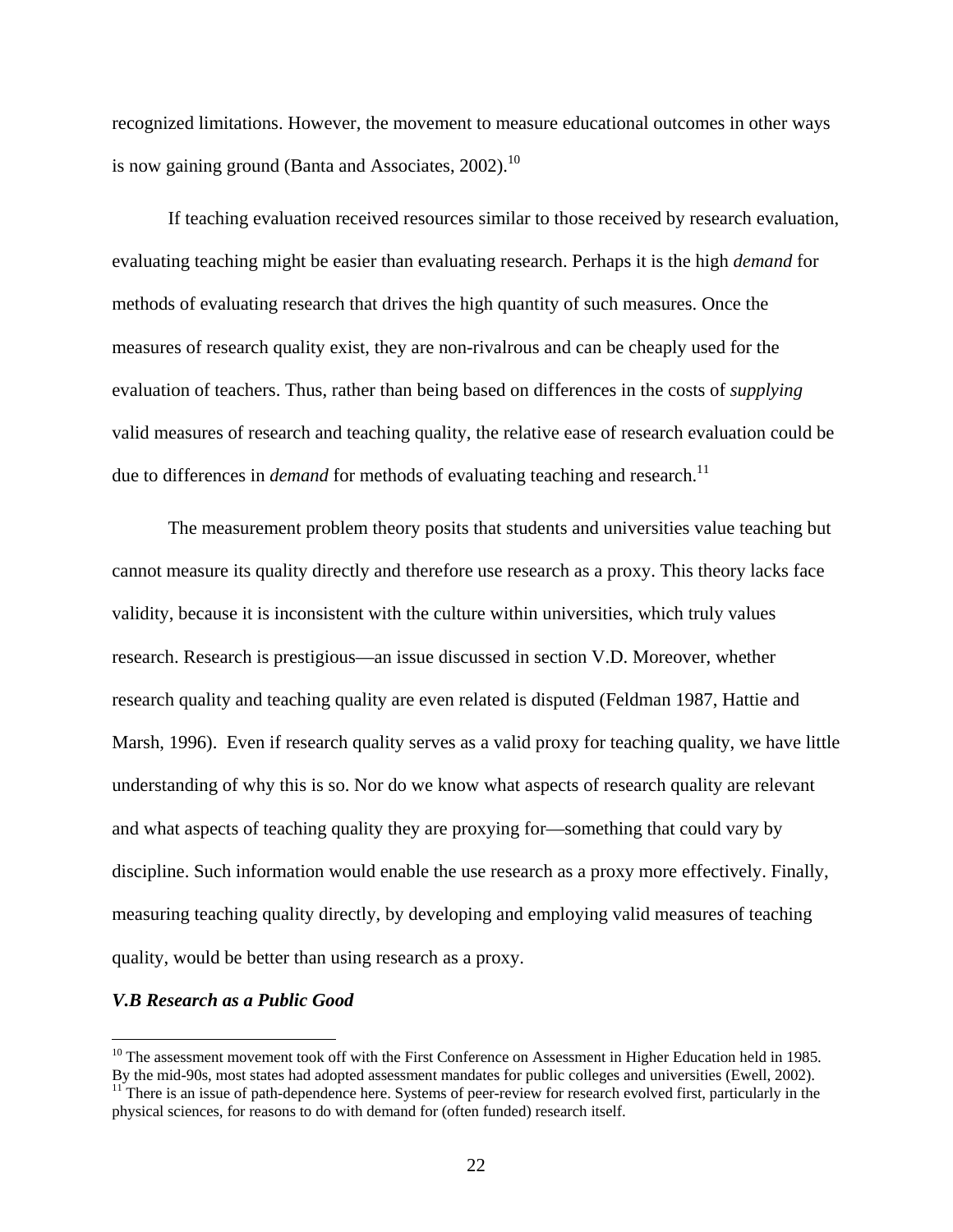Knowledge is a classic public good— truly non-rivalrous and generally not excludable. To the extent that research produces socially valuable knowledge, it too is a public good.<sup>12</sup> Being a public good might persuade school administrators, donors, government and others to support research, including support for cross-subsidies from education to research, implemented through both social norms and government policy. If the value of research as a public good has been rising, perhaps support for cross-subsidies has risen also. However, if it were possible to identify what unfunded research is desired and in what quantity, it would be more efficient to fund it directly, rather than through cross-subsidies between teaching and research that raise costs and lower quality of higher education services. On the other hand, the transaction costs of identifying valuable research projects could make the cross-subsidy of unfunded research by education a second-best solution.

Donors support higher education presumably because they believe the institutions' products are underprovided public goods or goods with positive externalities. Education is believed to have positive externalities and therefore is also worthy of donations. When donations are made in an unrestricted way to the institution, it is unclear whether donors wish to support teaching, research, or both. Donors may believe that the institutions are better at identifying which goods should be subsidized and in which quantities. Or if donors are too small to acquire the necessary information for earmarking contributions, they may resort to institutional endowments for lack of better alternatives. In reality, private donors are increasingly contributing their funds for specific uses. Brewer, Gates, and Goldman (2001) estimate that 70% of private donations are made in the form of restricted donations, rather than blanket contributions to the university's endowment. Therefore, it becomes less clear why research

 $\overline{a}$ 

 $12$  Some argue that research has positive externalities. The implications of positive externalities are the same as the implications we describe for public goods.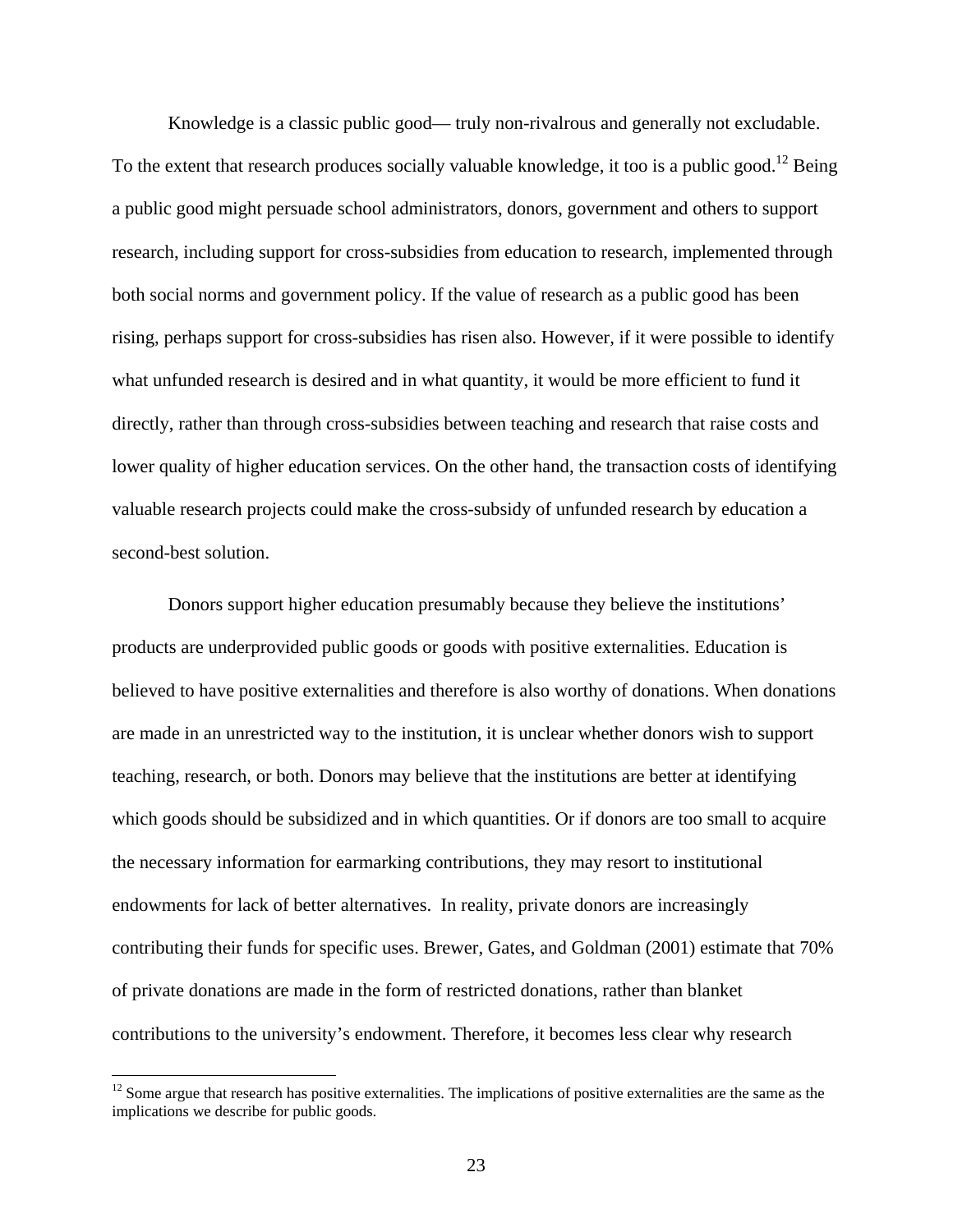would have to be funded via cross-subsidies from teaching, since, if the intention of philanthropists is to subsidize it, they could do so in a more explicit way.

 It could be argued that unfunded research has more pronounced public good attributes than funded research. In particular, unfunded research cannot be patented, restricted in circulation, or influenced by the agendas of the donors (Weisbrod, Ballou, and Asch 2008). Perhaps consumers of unfunded research do not have financial means to fund it directly. Or perhaps government is not as good as universities at discerning which unfunded research projects will result in valuable knowledge — public goods. Subsidizing unfunded research, therefore, would be socially beneficial.

### *V.C Barriers to Entry*

 $\overline{a}$ 

 Faculty control both the issuing of PhD-s and the hiring and promotion of their colleagues. This could be because administrators lack the necessary information to evaluate faculty performance and decide on hiring, promotions, and granting of PhDs. Alternatively, this control could be due to governance rules that serve no legitimate purpose but reflect regulatory capture by faculty.13 Regardless of the reason, this control enables faculty to ensure that only research-oriented people enter and stay in the profession, erecting a barrier to entry. Barriers to entry in the profession may then result in rents for employed faculty.

Research could be a consumption good for faculty. If faculty enjoy engaging in research, then, faculty could be paid partially 'in kind' with research opportunities. Such in kind payments are consistent with the observed compensating differential—lower pay in academia compared to the private sector for similar skills. Combining this theory with barriers to entry suggests that

 $13$  In its traditional sense, regulatory capture would involve the capture of regulators (such as accrediting organizations) by the university, whereby the regulators set rules that are in the interest of universities, rather than social interest. However, increased research incentives are not being generated solely or even mostly by accrediting agencies. This version of regulatory capture involves the capture of university administrators by the faculty.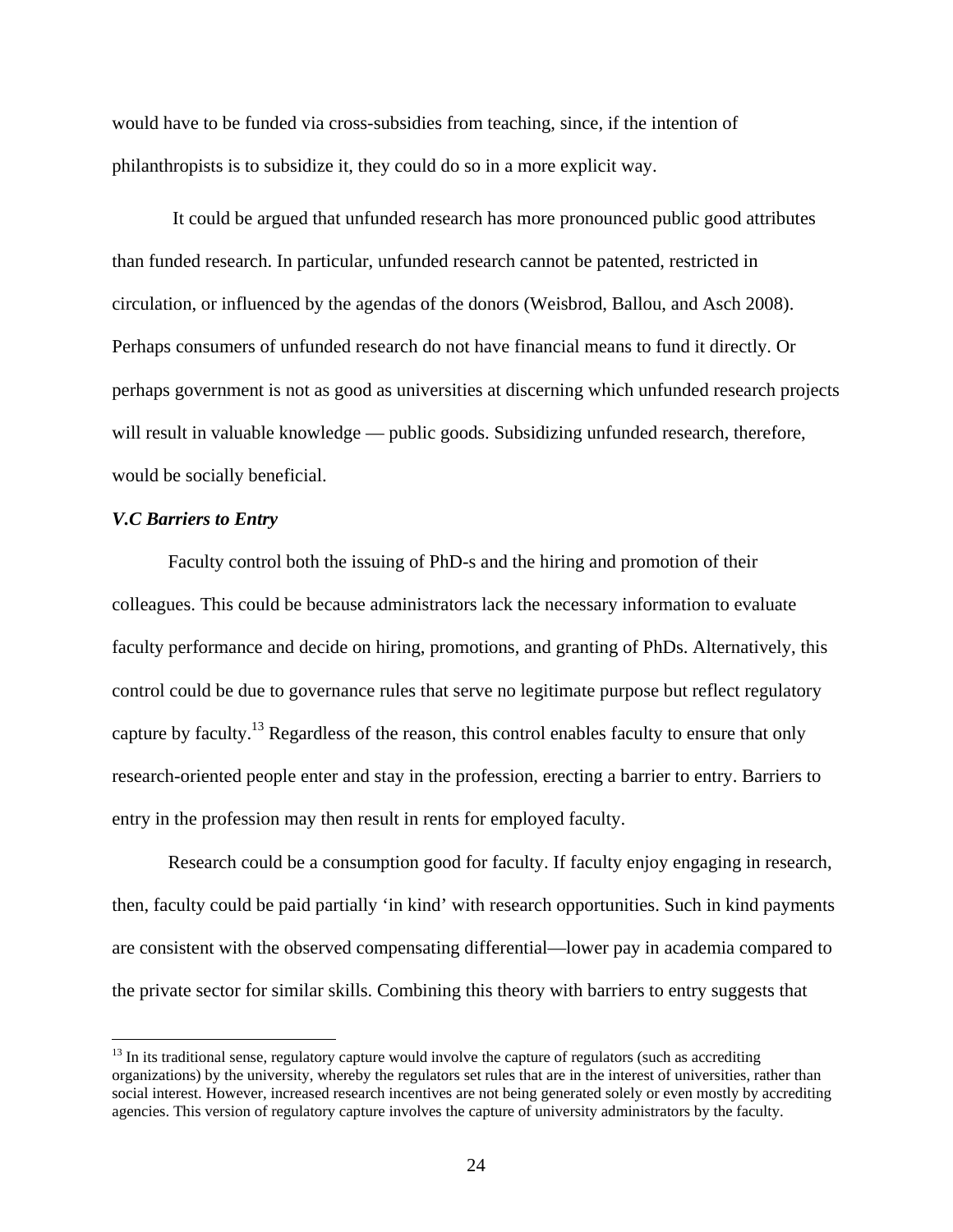faculty might consume at least part of their rents in the form of engaging in research. Faced with the growing demand for higher education described earlier, and the resulting growth in rents available, faculty as a profession may have spent more of their increased rents on research.<sup>14</sup> This theory would then explain the observed pattern of research growth.

The industry of higher education, rather than (or in addition to) the professorate itself, could have barriers to entry. Higher education could be a natural monopoly for a number of reasons. First, faculty could do better research (funded and unfunded) in the presence of likeminded people with whom they exchange ideas and cooperate on research projects. These could be described as 'peer effects', resulting in economies of scale in the production of research, be it funded or unfunded (Laband and Tollison, 2000, 2003). Second, funded and unfunded research could exhibit economies of scope, if, unfunded research is an input in the production of funded research. Unfunded research can be undertaken in the expectation of future funding. Third, teaching and research could exhibit economies of scope. A good researcher may be a better teacher for reasons discussed in Section III.A; at the same time, by teaching a subject a researcher may gain new insights into the subject matter. Economies of scope between teaching and funded research imply that faculty who do both provide the institution with a cost advantage (Goldin and Katz 1999, 2008). Under these three assumptions, the production of teaching and research (both funded and unfunded) would give rise to a natural monopoly, and consequently, to entry barriers.

This theory would explain why we see all three products produced together, instead of separately. However, in Continental Europe, teaching and research take place in largely separate institutions by separate individuals (Owen-Smith et al. 2002, Enders and Teichler 1997, McCain,

<u>.</u>

<sup>&</sup>lt;sup>14</sup> We thank Michael Kremer for this insight.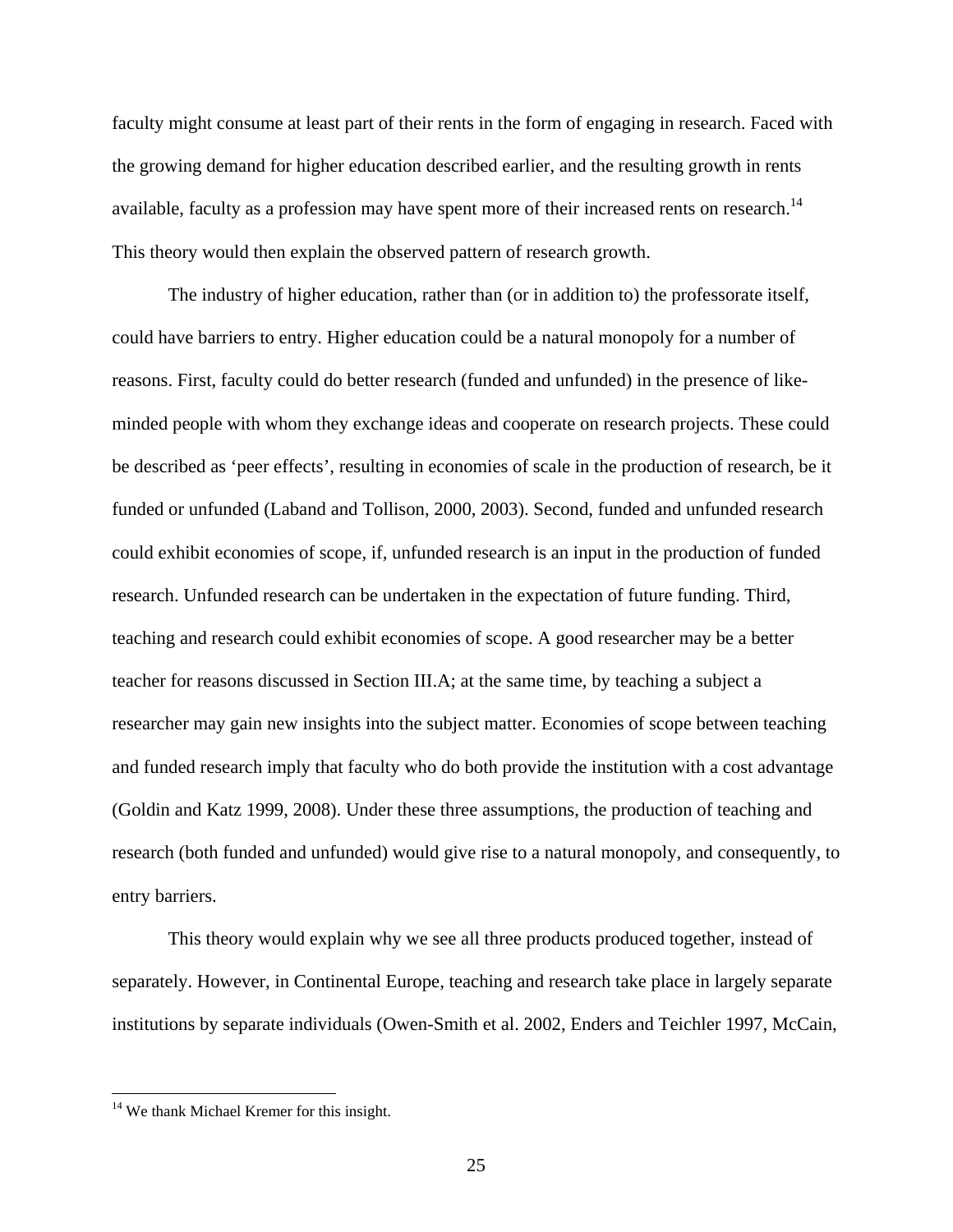1960).<sup>15</sup> That practice does not contradict this theory, because European research and teaching are generally both considered worse than those in the US (Goldin and Katz 2008 p. 258, Institute of Higher Education, Shanghai Jiao Tong University 2007). On the other hand, the poorer performance of European higher education could be due to public sector work rules or other differences. European universities are now starting to emphasize research, just as in the US.

Other evidence, however, contradicts this hypothesis. First, the theory only explains why teaching and research (funded and unfunded) should be provided together in some disciplines rather than the entire institution. Since most of the humanities and much of the social sciences, mathematics, and professional school disciplines are largely without funded research, this theory does not explain why research is the primary criterion for faculty promotion and hiring in virtually all disciplines at more prestigious institutions and increasingly at other institutions (Wilson, 2001). Finally, the theory does not explain the recent increase in the use of teachingonly, non-tenure track, and frequently non-PhD faculty (Bettinger and Long, 2004). That increase has occurred at the same time as the increased emphasis on research for traditional tenure-track faculty, although it is far more recent.

The policy conclusions depend on which of the entry barrier theories are correct. If unfunded research is not intrinsically valuable and if professors are simply collecting rents in the form of research, higher education policy should try to reduce the barriers to entry. For example, accreditation and funding should not depend on having PhDs or researchers as faculty. On the

 $\overline{a}$ 

<sup>&</sup>lt;sup>15</sup> Research in Europe occurs mostly in research institutes and not in universities because of legal prohibitions in some countries against faculty collaboration with commercial entities (Owen-Smith, Riccaboni, Pammolli, and Powell, 2002). Additionally, the culture in European universities is such that it considers research collaboration of faculty with private industries offensive and jeopardizing academic dignity and freedom (McCain, 1960). Enders and Teichler (1997) also find that the division between teaching and research duties varies substantially across European countries.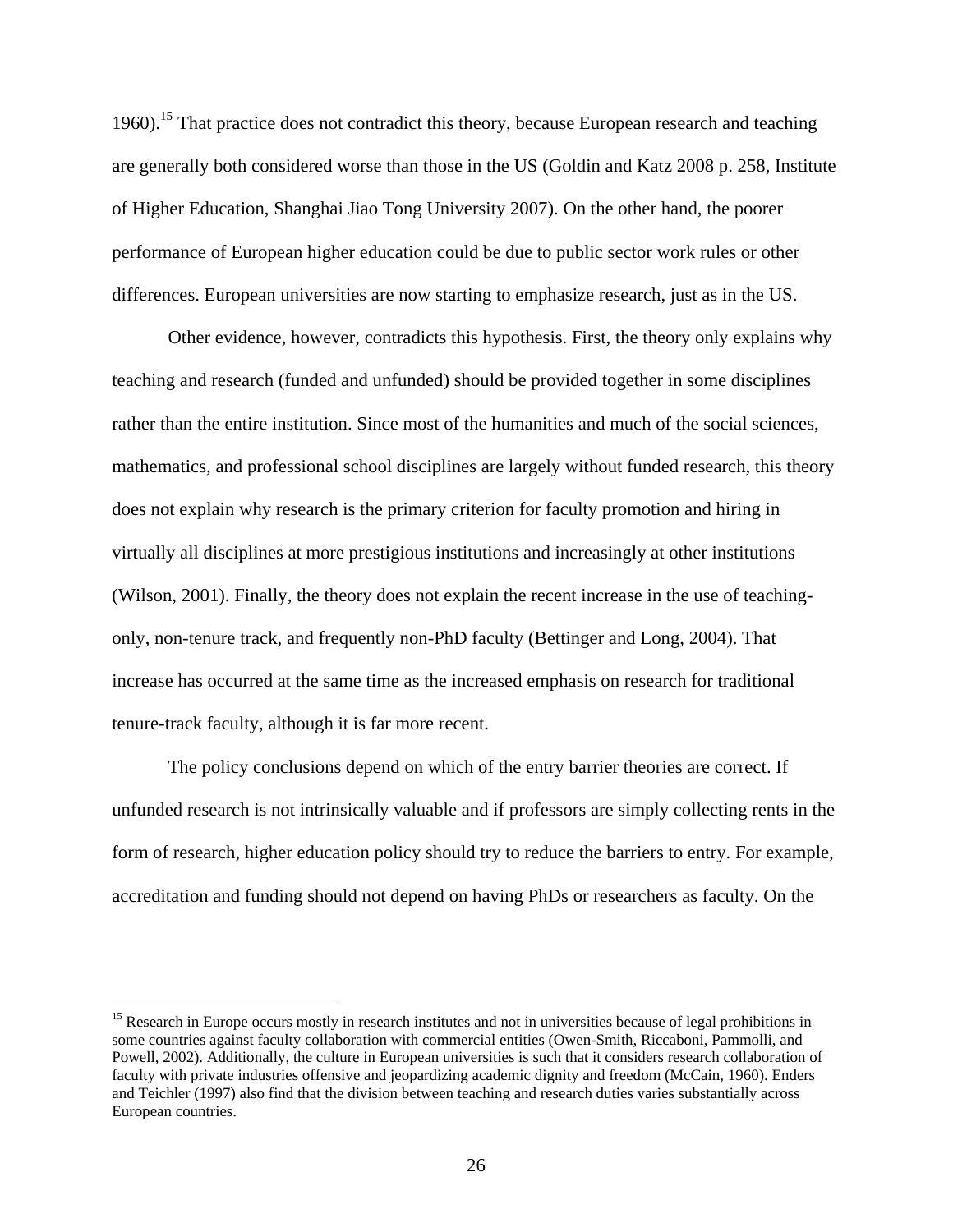other hand, if there are really economies of scope and scale, then the barrier should persist but be focused on those areas with funded research.

### *V.D Non-economic theories: Fairness, imitation and prestige*

 We have described some theories that explain why unfunded research should be rewarded, such as economies of scope and scale and inputs to teaching, which make sense for some disciplines, particularly those with funded research. But these theories do not explain the value of unfunded research for other disciplines. We now turn to non-economic theories to see if they can explain the spread to other disciplines or the increased emphasis on research in general.

 The first theory is fairness, or more precisely social norms of fairness (Elster 1988). Both funded and unfunded research are central to the natural sciences, the latter for reasons described earlier. Consequently, natural science professors are rewarded for their research. Notions of fairness—treating all faculty equally—may imply that all faculty, regardless of discipline, should be promoted and rewarded using the same criteria. Such fairness norms could work, even against forces of competition or efficiency. Faculty governance structures could further reinforce norms of fairness. If the fairness theory is true, policy could be improved by allowing faculty rewards for research to vary by field when the intrinsic value of unfunded research varies by field.

 The second theory is that institutions imitate or model themselves on successful fields and institutions, a sociological theory called *institutional isomorphism* (DiMaggio and Powell, 1983). The isomorphic change has several possible causes, two of which seem relevant to the spread of research in higher education: pure imitation based on prestige, and socialization of those who work in the organization. More specifically, if natural sciences were considered successful, based on outcomes like major discoveries it could be that other fields imitated the organizational model of the successful natural science fields. The other fields might do this even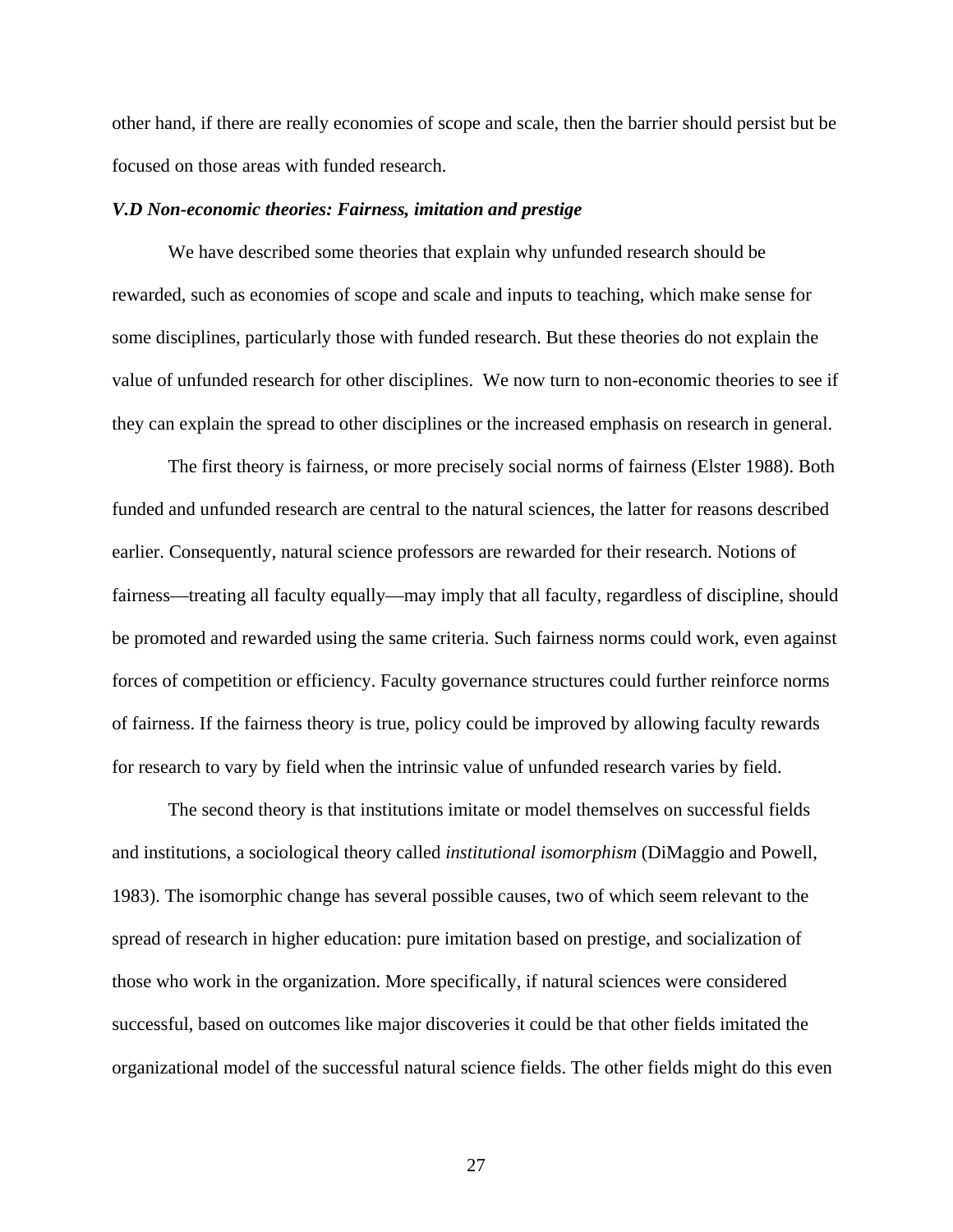if it is in fact inefficient. At the university level, a similar process could be responsible for universities previously not emphasizing research to follow in the footsteps of prestigious research universities. Moreover, for a university, becoming similar to other universities makes it easier to establish reputation, interact with other universities, and fit in categories required to attract public and private grants. In competing for faculty, universities are driven toward homogenization, in part to ensure that they can provide the same professional environment and resources as other schools. This would explain the spread of research emphasis down the prestige ladder. According to the institutional isomorphism theory, homogenization is more intense under certain conditions, including an unclear technology of production or ambiguous goals, which clearly fits higher education.

Institutional isomorphism relies on the notion that research drives prestige. Why would this be true? The third theory suggests that research increases the visibility of the institution and through that its prestige, much like advertising (Kirp 2003). Once it is accepted that research drives prestige, many of our earlier theories about the importance of research, such as signaling, proxies for quality teaching, or consumption goods, follow easily. Some empirical evidence favors the theory that prestige may be more of a signal than a truly human-capital enhancing mechanism. Brewer, Eide and Ehrenberg (1999), find that substantial cross-sectional returns to institutional prestige are largely reduced by partially correcting for selection effects, resulting in statistically significant but practically only moderate rewards for institution prestige. Dale and Krueger (2002), correcting for unobservable differences in student quality, do not find any institutional prestige rewards.<sup>16</sup> On the other hand, Tracey and Waldfogel (1997) find that the research prestige of a business school is correlated with how much it appears to raise student

 $\overline{a}$ 

<sup>&</sup>lt;sup>16</sup> Some object to Dale and Krueger's conclusion because they include resources as a control variable and resources could be considered a possible mechanism through which prestige works.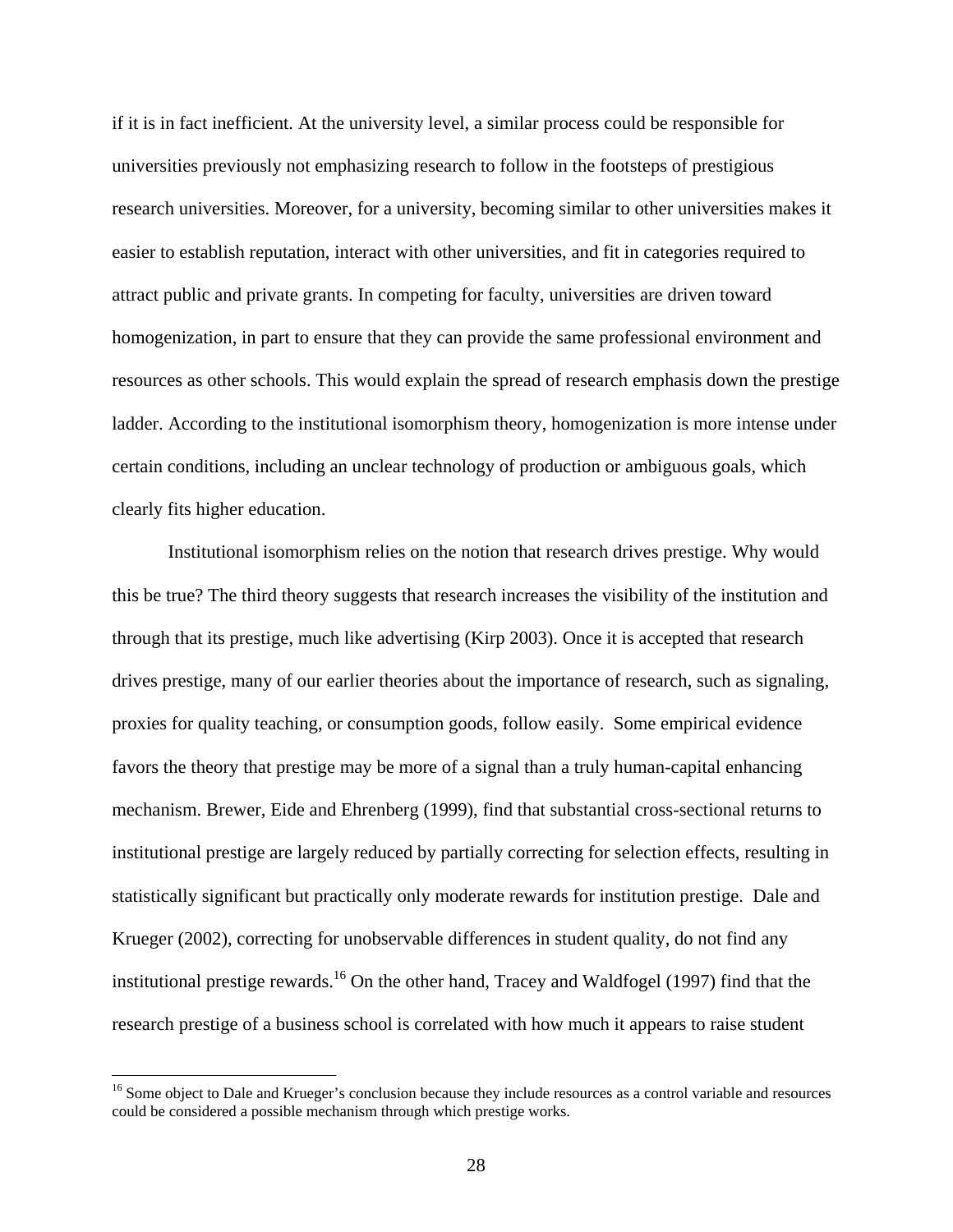earnings, using observable characteristics to predict what students would have earned without the degree. This theory corresponds with the widely-held belief that research is a critical component of general prestige, whether this link originates from imitation, visibility, signaling, or reasons as yet unknown. General prestige, in turn, raises student demand for institutions of higher education (Kirp 2003).

## *V.E Rank Tournaments and Positional Arms Races*

Accepting that research is prestigious opens the door for another economic theory, which suggests that the recent research emphasis is due to the pursuit of prestige. Frank and Cook (1995) suggest that competition in higher education may take the form of prestige-based rank tournaments which result in wasteful arms races. If an established system of rankings is accepted by everyone (notably prospective students and employers), then that ranking system will be a self-fulfilling prophecy. Even if a lesser-ranked institution is genuinely better at directly increasing students' human capital, attending the lesser-ranked university will be too costly a choice for students (Cook and Frank 1993, Frank and Cook 1995). Therefore, any accepted criteria for determining rank – research, athletic prowess, school colors and/or any other arbitrary characteristic – will determine what an institution needs to do to climb in rank. Once research determines rank, increasing the quality and quantity of research will be the best way to attract better students, even if research were entirely irrelevant to anything employers or students intrinsically valued.

Game-theoretical models tend to rely on intuitive and well-defined payoff matrices, such as profits, income, or avoiding death. However, the payoff in the race for prestige is anything but well-defined, since prestige itself and its relationship to research are not pinned down with any accuracy. Nonetheless, if position in the research rankings is important, institutions will be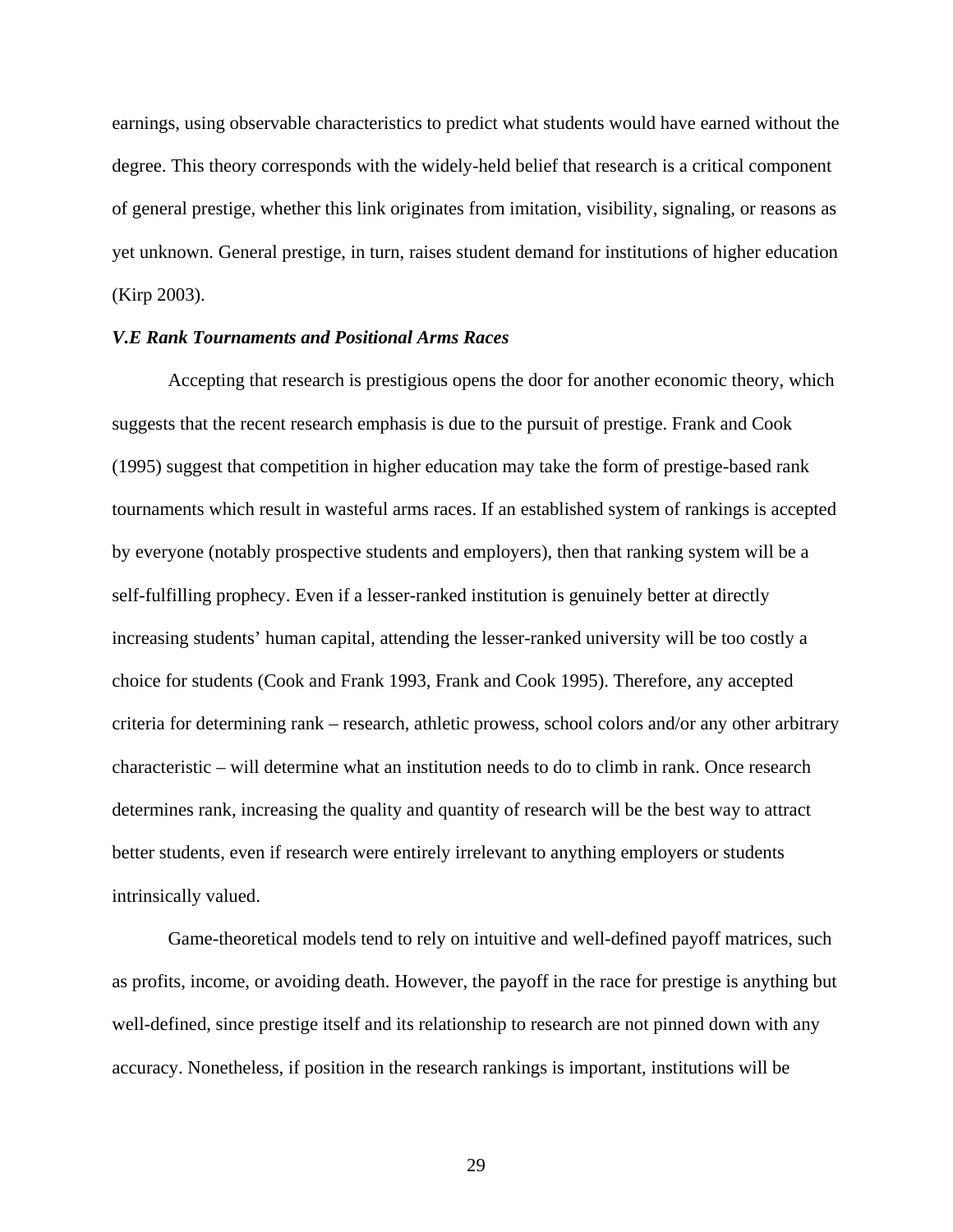driven to spend resources on research, including resources to attract top research faculty. Rank is, by definition, a positional good – what matters is where one institution stands relative to others. Although each institution's dominant strategy is to devote more and more resources to improve its relative rank, on average, little or nothing can improve from the additional resources if all institutions follow the same strategy. Prestige goods, therefore, are as wasteful as a genuine arms race. If research is simply a driver of prestige and provides no real value, policy could clearly be improved by strategies to reduce the role of research and the positional arms race.<sup>17</sup>

### **VII. Conclusions and Policy Implications**

 $\overline{a}$ 

 The writing of this paper would have been much easier if one of the theories described, existing or proposed, had emerged as the most relevant. Unfortunately for intellectual clarity, this is not the case: the theories described and extended in this paper *all* have some relevance. Each theory has found substantial support from some knowledgeable and intelligent readers. Each theory has also been dismissed by some of those readers. More theoretical and empirical evidence is needed to explain current trends and evaluate their impact on education outcomes and ultimately on human capital accumulation in the society.<sup>18</sup>

This paper has considered the various reasons why faculty research could hinder or help the accumulation of human capital. While we cannot determine the truth or relative quantitative magnitudes of the various theories, we can point out the policy implications of each of them. We started with the standard assumption that education enhances human capital. Then we posited that faculty who engage in research may also be better teachers since they may be better able to (a) teach students higher order skills, (b) possess up-to-date knowledge in rapidly evolving

 $17$  This race for prestige may also result in other negative consequences, such as increased inequality due to the increased cost of attending prestigious schools (Frank and Cook, 1995).

<sup>&</sup>lt;sup>18</sup> The authors acknowledge the irony in proposing further (unfunded) research as one of the potential solutions to the problem.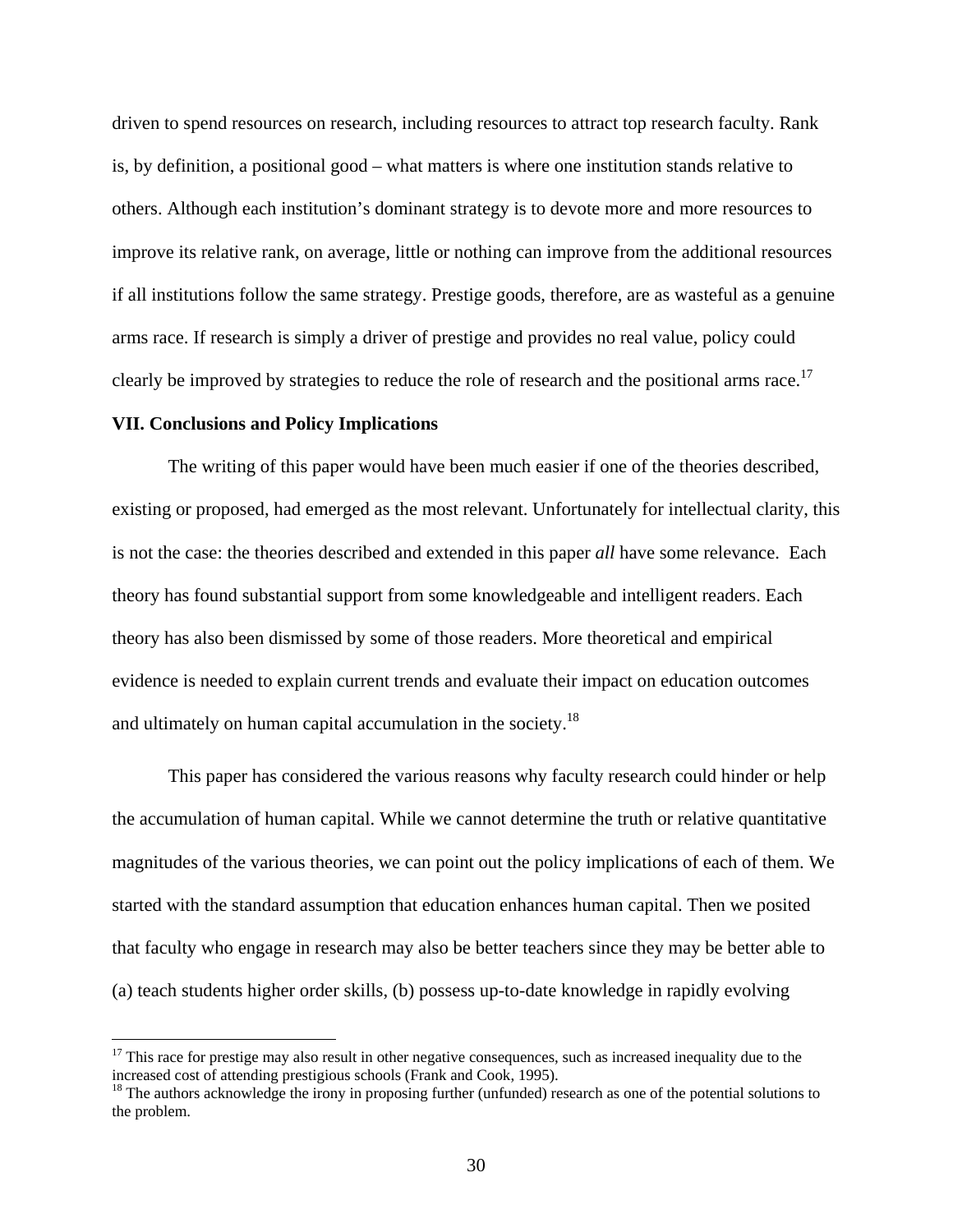fields, (c) select relevant course content, and (d) motivate students. If we consider education an investment good, and assume that research enhances the quality of teaching, then more research is better for student learning. When assuming that education is in part a consumption good, we also considered the hypothesis that faculty who engage in research may increase the consumption good value of education to, at least, the better students. If we add peer effects to the model, whereby better students contribute positively to the human capital accumulation of all others, then more research, again, appears to be socially desirable. In either of these cases, policies that undermine faculty incentives for research would be damaging to education and, therefore, to human capital accumulation. Caution is warranted before reducing incentives for research in hopes of supporting teaching.

Then we took the diametrically opposing view and assumed that education has no intrinsic value, but that it serves as a credible signal that sorts workers according to ability. In this context, we proposed a new theory claiming that faculty who engage in research make better screeners because they make learning harder for low-ability students. According to this theory, the emphasis on faculty research is effectively a second-best response to an existing market failure. In the purest form of the signaling/screening theory, education itself is a socially wasteful activity. In our extension of that theory, while faculty research itself is also intrinsically wasteful, it is socially beneficial, because it reduces the quantity of wasteful education needed to maintain the socially valuable sorting. Unfortunately, it does so through the perverse mechanism of worse teaching for less able students. For professors who do research, including the authors and many of our readers, this theory is highly ironic and even painful. If education is simply a signal, then resources should be directly allocated to providing information about potential employees that is valuable to employers, thus improving sorting directly.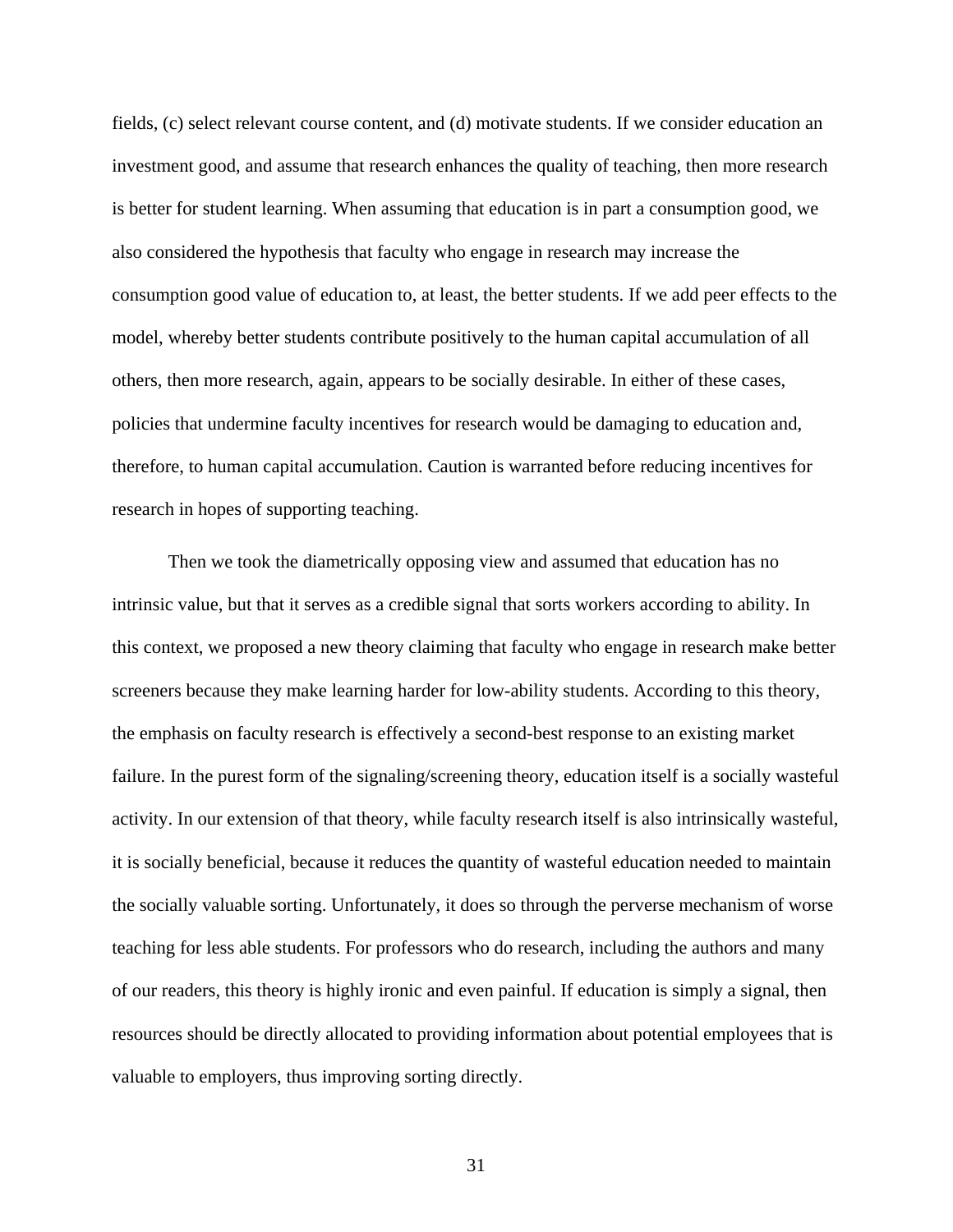Next, we looked at other market failures as potential explanations. First, we considered the extent to which information problems make it hard to evaluate teaching. The existing teaching measures – student evaluations – have been shown to have several shortcomings. They convey limited information that may not capture the more ephemeral (and perhaps more valuable) aspects of teaching. They may also be prone to a time inconsistency problem. Although ex-ante students may prefer schools with higher standards and, thus, a better reputation, ex-post, for any given ability level, students may try to minimize the psychic costs of education. Therefore, student evaluations may reward faculty who are less demanding. Because nonrivalrous research evaluation methods already exist, we considered whether research quality is being used as a proxy for teaching quality. The recent increase in the returns to education, and the lack of appropriate teaching measures to contract on, may be responsible for the increased emphasis on research. However, developing good teaching quality measures would be a more direct (and perhaps less costly) solution than using research quality as a proxy.

We next considered the implications of unfunded research as a public good. In this case, reallocating resources from teaching to research might be in the public interest, but public finance theory suggests that direct subsidies of research would be better than obscure crosssubsidies from teaching that distort the education services market. Of course, direct financing of many small research projects might bring large transactions costs that outweigh the distortions of cross-subsidies from education. The next market failure theory we considered was that the professorate has market power and chooses to "spend their rents" on research. In that case, breaking up the cartel would benefit society. The increased use of faculty without Ph.D-s, centrally developed distance learning tools, non-researcher teacher labor, and institutions such as the University of Phoenix, could all reduce the rents increasingly spent on more research,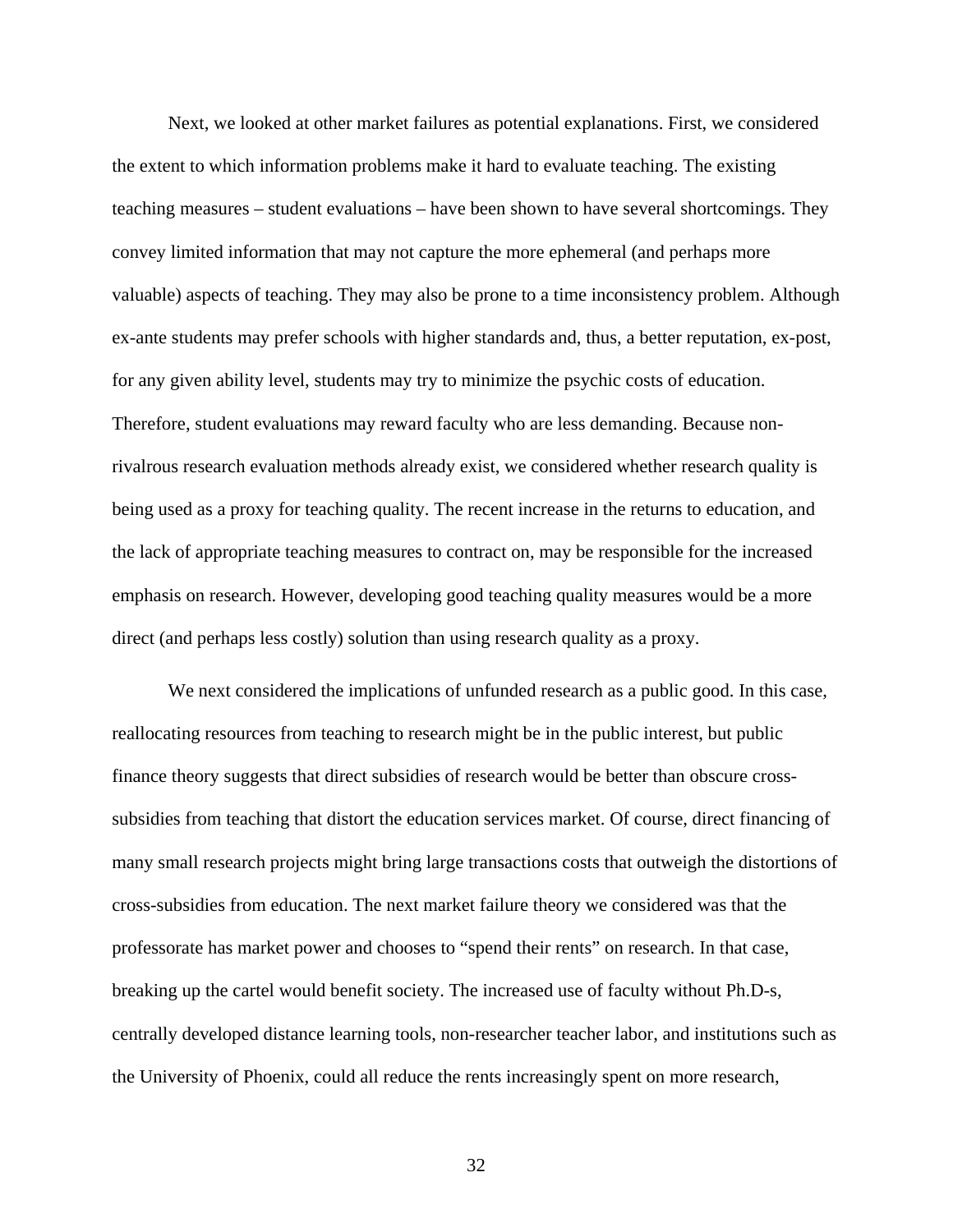benefiting society. Such a view suggests that regulatory changes for higher education would be socially beneficial. More research should investigate the value of the traditional researchperforming Ph.D. as a teacher of higher education. Since the value could vary by discipline, it must be assessed on a subject-by-subject basis.

Next, we considered various non-economic theories. We first suggested that norms of fairness within the university may have resulted in the use of the same research standards as a way to evaluate all faculty, not only those in fields characterized by intensive research. Alternatively, institutions and fields may be trying to copy prestigious fields and institutions, which tend to engage in more research (institutional isomorphism). Finally, it could be that research drives prestige because it provides prominence, thus driving both imitation and a potentially destructive positional arms race. All these theories would explain the increased emphasis on research and its spread across disciplines. However, they all raise efficiency questions about this trend.

Because the various theories are not mutually exclusive and because both teaching and research are highly multi-dimensional in nature, drawing unambiguous policy conclusions is difficult. Ultimately, we would like to answer questions such as: Should accrediting organizations and the government oppose the increased use of teaching-only faculty on the grounds that research faculty make better teachers? Should legislatures reduce unfunded research release for faculty at public universities? Before such questions can be answered, research is needed to develop and test a coherent model that incorporates features of the existing theories. More specifically, research is needed to address: Which aspects of education are valued in the labor market, particularly those most difficult to measure, such as analytical thinking? Can valid measures of those abilities be developed? How costly would they be to implement? How valid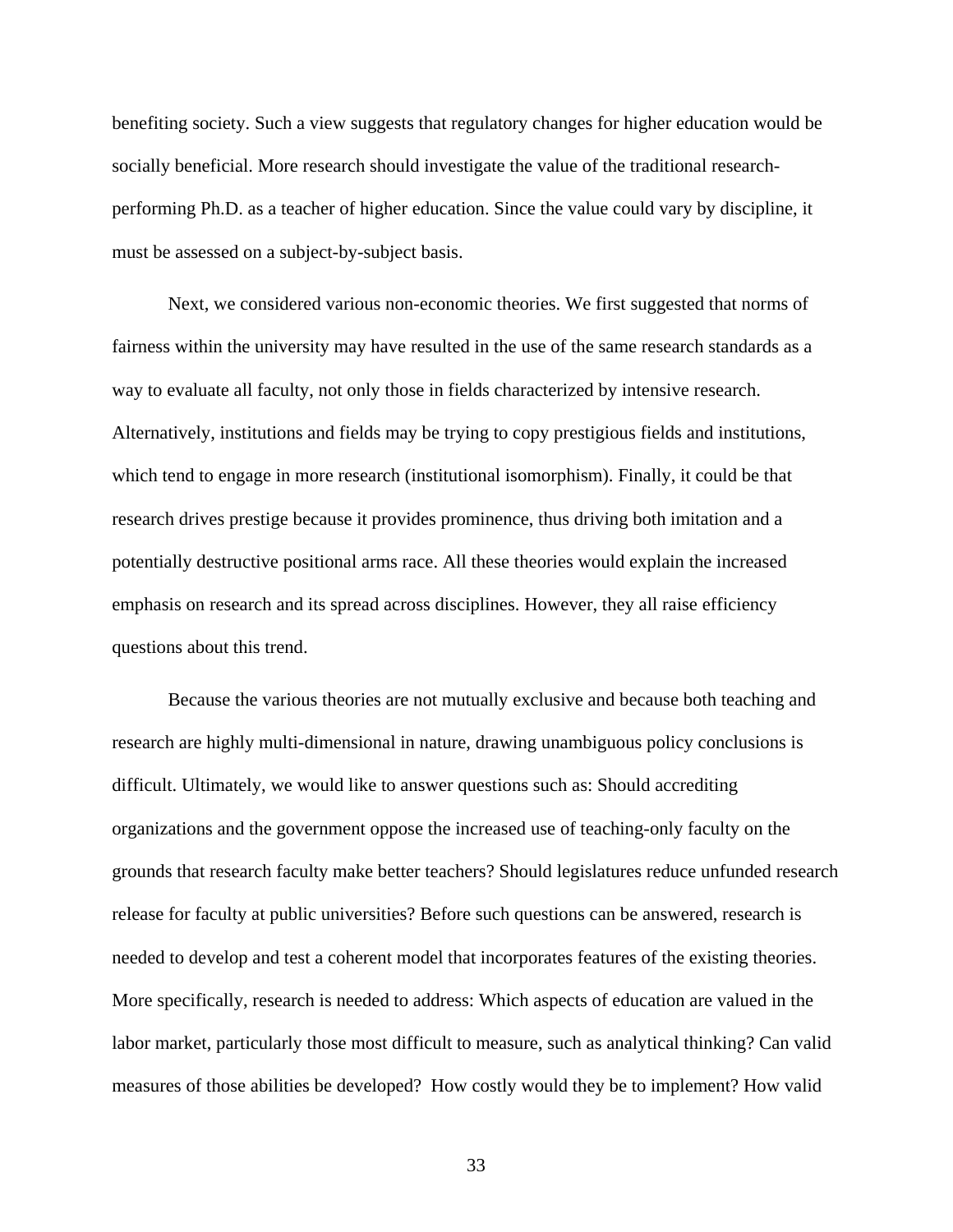are current measures of higher education teaching quality and can further valid and cost-effective measures be developed? How does faculty research affect student learning? Does this vary by discipline, and, if so, how? To what extent does unfunded research provide valuable public goods? If such research were funded directly would the transactions cost be prohibitively large?

Higher education is very costly and the costs have been rising rapidly. Higher education is also widely believed to be highly beneficial to our economy. Both private willingness to pay for higher education and public support for public financing are certainly substantial. With stakes so high, the question of the impact of faculty research on education is not one that we can afford to ignore.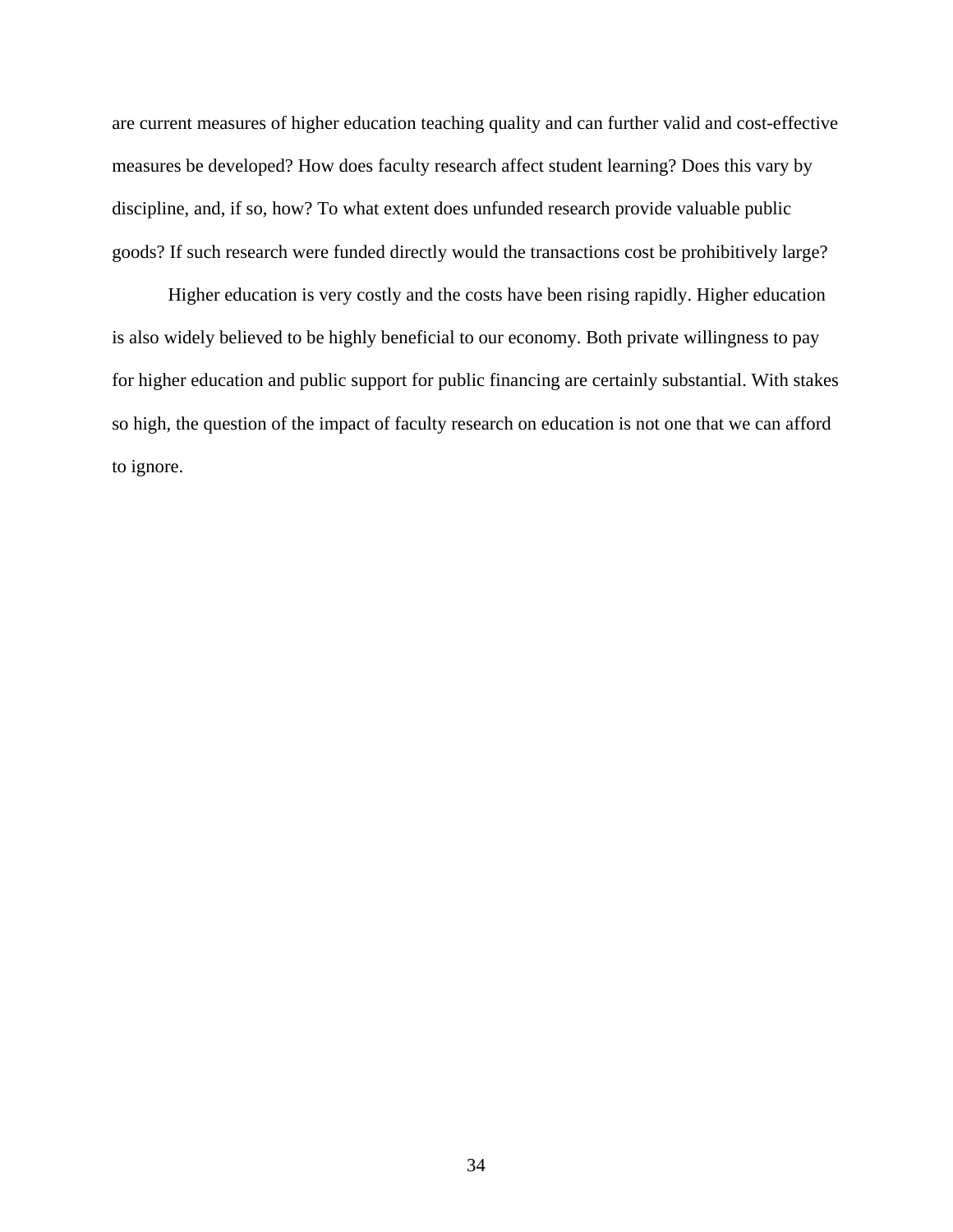# **References**

Acemoglu, Daron. 2002. "Technical Change, Inequality, and the Labor Market" *Journal of Economic Literature*, 40(1), 7-72.

Arrow, Kenneth J. 1973. "Higher Education as a Filter" *Journal of Public Economics*, 2(3), 193- 216.

Banta, Trudy W. and Associates. 2002. **Building a Scholarship of Assessment**. San Francisco: Jossey-Bass.

Bennis, Warren G. and James O'Toole. 2005. "How Business Schools Lost Their Way." *Harvard Business Review*, May, 96-104.

Bettinger, Eric and Bridget Terry Long. 2004. "Do College Instructors Matter? The Effect of Adjuncts and Graduate Assistants on Students' Interests and Success" NBER Working paper 10370.

Bok, Derek. 1991. **The Improvement of Teaching**. American Council of Learned Societies Occasional Paper No. 16, 19-25.

Bok, Derek. 1992. "Reclaiming the Public Trust" *Change* July/August 1992: 13-19.

Boyer, Ernest L. 1990. **Scholarship Reconsidered: Priorities of the Professorate**, Princeton, NJ: Carnegie Foundation for the Advancement of Teaching.

Breneman, David W., Brian Pusser and Sarah E. Turner. 2006. **Earnings from Learning: The Rise of For-profit Universities.** Albany, NY: SUNY Series, Frontiers in Education.

Brewer, Dominic J., Eric R. Eide and Ronald G. Ehrenberg. 1999. "Does it Pay to Attend an Elite Private College? Cross Cohort Evidence on the Effects of College Type on Earning" *Journal of Human Resources* 34(1): 104-123.

Brewer, Dominic J., Susan M. Gates, and Charles A. Goldman. 2001. **In Pursuit of Prestige: Strategy and Competition in U.S. Higher Education**, Brunswick, NJ: Transaction Publishers.

Carnegie Foundation, 2009. Carnegie Academy for the Scholarship of Teaching and Learning http://www.carnegiefoundation.org/programs/index.asp?key=21, last accessed April 8, 2009.

Carneiro, Pedro, Claire Crawford, and Alissa Goodman, 2007. "The Impact of Early Cognitive and Non-Cognitive Skills on Later Outcomes," CEE Discussion Papers 0092, Centre for the Economics of Education, LSE.

Christensen, Clayton M., Michael B. Horn and Curtis W. Johnson. 2008. **Disrupting Class: How Disruptive Innovation Will Change the Way the World Learns.** McGraw Hill.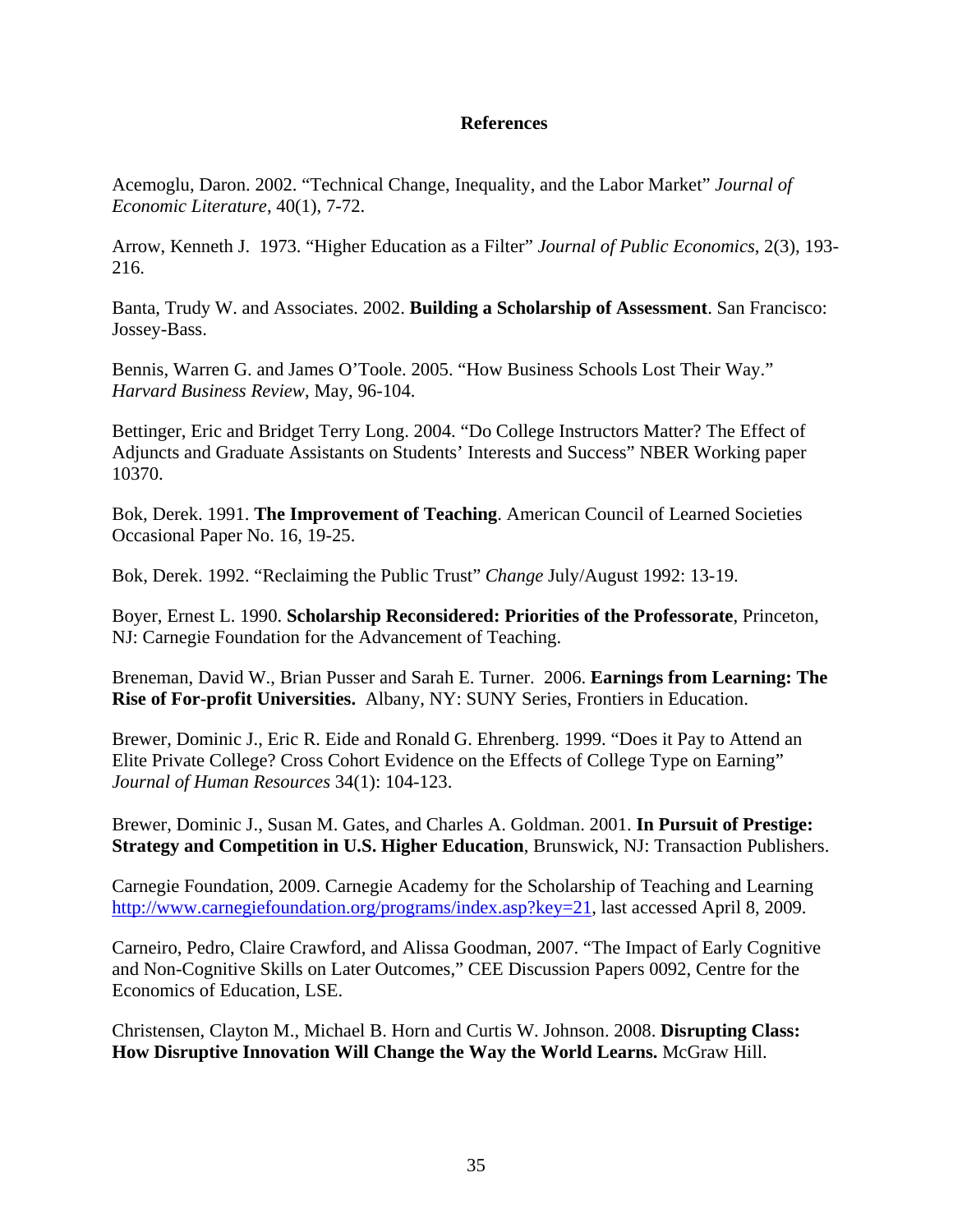Chronicle of Higher Education. 2003. "The Chronicle Survey of Public Opinion on Higher Education" *Chronicle of Higher Education* p. A11 May 2, 2003.

Clotfelter, Charles T., 1996. **Buying the Best: Cost Escalation in Elite Higher Education**. Princeton, NJ: Princeton University Press.

Collins, Randall. 2002. "The Dirty Little Secret of Credential Inflation" *Chronicle of Higher Education*, 49, 5, p. B20, September 27.

Cook, Philip J. and Robert H. Frank. 1993. "The Growing Concentration of Top Students at Elite Schools" in **Studies of Supply and Demand in Higher Education**, Charles Clotfelter and Michael Rothschild, editors. University of Chicago Press, 121-144.

Cowen, Tyler. 2000. **What Price Fame?** Harvard University Press.

Cuban, Larry. 1999. **How Scholars Trumped Teachers: Change Without Reform in University Curriculum, Teaching, and Research, 1890-1990**. Williston, VT: Teachers College Press.

DiMaggio, Paul J. and Walter W. Powell. 1983. "The Iron Cage Revisited: Institutional Isomorphism and Collective Rationality in Organizational Fields." *American Sociological Review*, 48, 147-160.

Dale, Stacy Berg and Alan B. Krueger. 2002. "Estimating the Payoff to Attending A More Selective College: An Application of Selection on Observables and Unobservables" *Quarterly Journal of Economics* 117(4): 1491-1527.

Economic Report of the President 2000. 2000. Chapter 4. "Work and Learning in the 21<sup>st</sup> Century". Washington DC: Government Printing Office.

Ehrenberg, Ronald G., Michael J. Rizzo and George H. Jakubson. 2003. "Who Bears the Growing Cost of Science at Universities?" National Bureau of Economic Research Working Paper no. 9627.

Elster, J. 1988. "Is There (Or Should There Be) A Right to Work?" In **Democracy and the Welfare State**, Guttman, A., editor,*,* Princeton, NJ: Princeton University Press, 53-78.

Enders, Jurgen and Ulrich Teichler. 1997. "A Victim of Their Own Success? Employment and Working Conditions of Academic Staff in Comparative Perspective." *Higher Education*, 34(3), 347-372.

Ewell, Peter T. 2002. "An Emerging Scholarship: A Brief History of Assessment." In **Building a Scholarship of Assessment**, Trudy Banta and Associates, editors, San Francisco: Jossey-Bass.

Feldman, Kenneth A. 1987. "Research Productivity and Scholarly Accomplishment of College Teachers as Related to Their Instructional Effectiveness: A Review and Exploration" *Research in Higher Education,* 26(3), 227-298.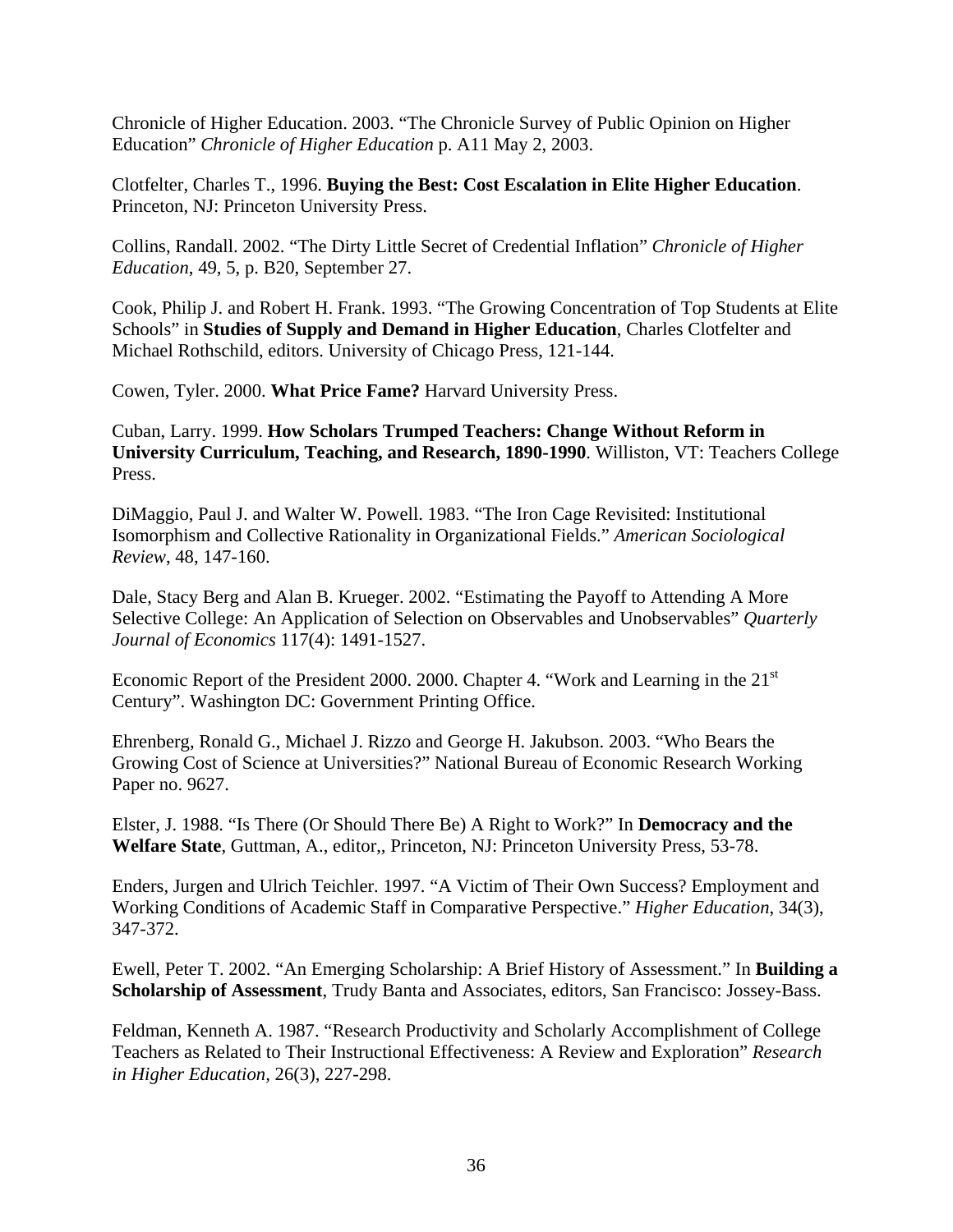Feldstein, Martin. 1993. Comment "The University in the Marketplace: Some Insights and Some Puzzles" by Michael Rothschild and Lawrence White, in **Studies of Supply and Demand in Higher Education**, Charles Clotfelter and Michael Rothschild, editors. University of Chicago Press.

Frank, Robert H. and Philip J. Cook. 1995. **The Winner-Take-All Society.** Penguin.

Freeman, Richard B. 1986. "Demand for Education" in **Handbook of Labor Economics**, Orley Ashenfelter and A. Layard, editors**,** volume 1. Amsterdam: Elsevier Science.

Glassick, Charles E., Mary Taylor Huber, and Gene I. Maeroff. 1997. **Scholarship Assessed: Evaluation of the Professoriate**. Jossey-Bass.

Goldin, Claudia and Lawrence Katz. 1999. "The Shaping of Higher Education: The Formative Years in the United States, 1890-1940" *Journal of Economic Perspectives* 13(1): 37-62.

Goldin, Claudia and Lawrence F. Katz. 2008. **The Race Between Education and Technology**  Cambridge, MA: Belknap Press of Harvard University Press.

Hannaway, Jane. 1992. "Higher Order Skills, Job Design, and Incentives: An Analysis and Proposal" *American Education Research Journal* 29(1): 3-21.

Hattie, John and Herbert W. Marsh. 1996. "The Relationship Between Research and Teaching: A Meta-Analysis, *Review of Educational Research*, 66(4), 507-542.

Hearn, James C. 1992. "The Teaching Role of Contemporary American Higher Education: Popular Imagery and Organizational Reality" in **The Economics of American Higher Education,** William E. Becker and Darrell R. Lewis, editors.

Heckman, James J., Jora Stixrud, and Sergio Urzua. 2006. "The Effects of Cognitive and Noncognitive Abilities on Labor Market Outcomes and Social Behavior," *Journal of Labor Economics,* 24(3), 411-482.

Hoxby, Caroline M. 1997. "How the Changing Market Structure of U.S. Higher Education Explains College Tuition" NBER Working Paper no. 6323.

Huber, Richard M. 1992. **How Professors Play the Cat Guarding the Cream: Why We're**  Paying More and Getting Less in Higher Education, Fairfax VA: George Mason University Press.

Kennedy, Donald.1997. **Academic Duty**, Cambridge and London: Harvard University Press.

Kirp, David L. 2003. **Shakespeare, Einstein, and the Bottom Line: the Marketing of Higher Education**. Cambridge, MA: Harvard University Press.

Krautmann, Anthony C. and William Sander. 1999. "Grades and Student Evaluations of Teachers" *Economics of Education Review* 18(1), 59-63.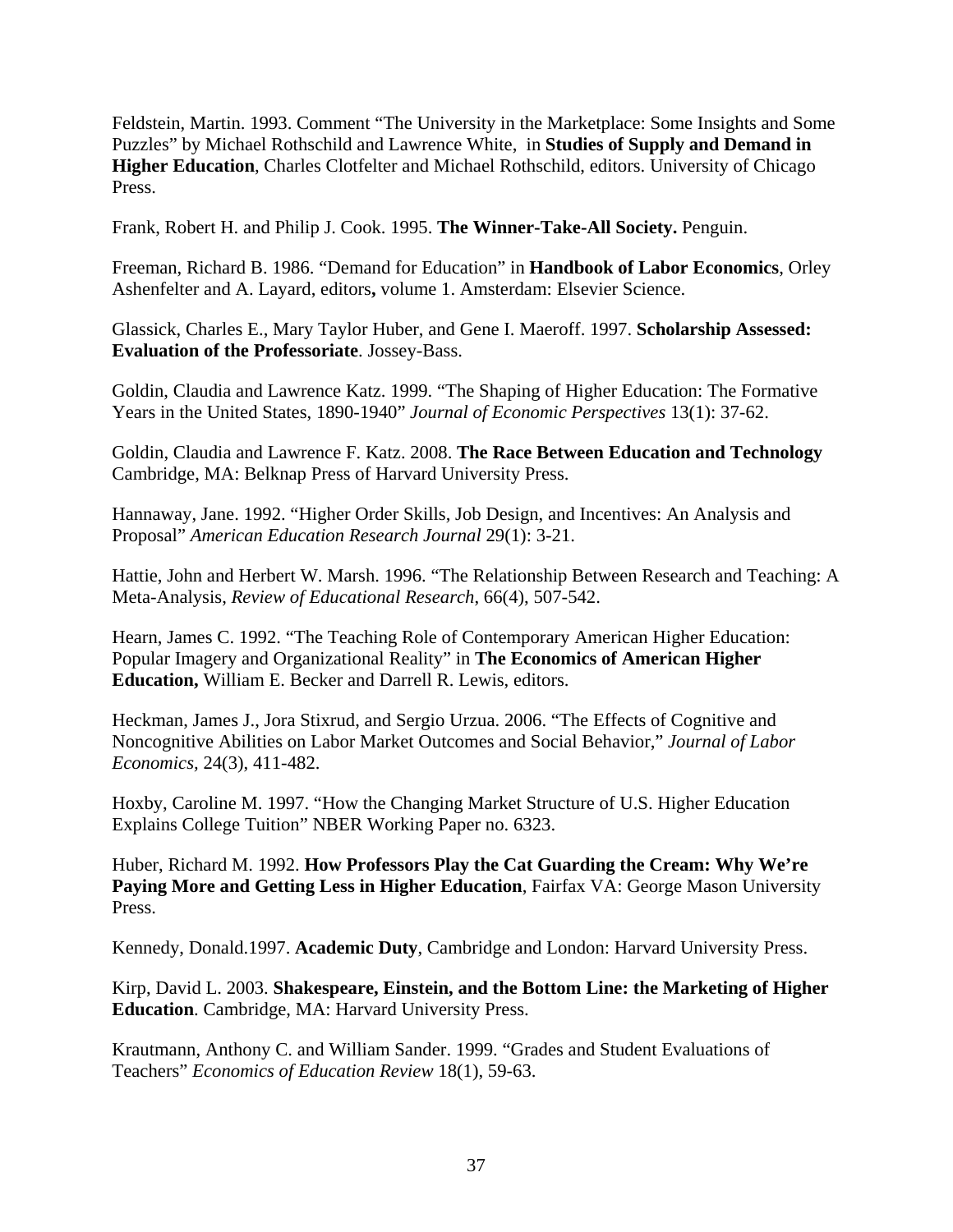Kuhn, Peter and Catherine Weinberger. 2005. "Leadership Skills and Wages" *Journal of Labor Economics,* 23(3), 395-436.

Laband, David N., and Robert D. Tollison. 2000. "Intellectual Collaboration." *Journal of Political Economy,* 108(3), 632-662.

Laband, David N., and Robert D. Tollison 2003. "Good Colleagues." *Journal of Economic Behavior & Organization,* 52, 505-512.

Langemann, Ellen Condliffe. 2000. **An Elusive Science: The Troubling History of Education Research**, University of Chicago Press.

Levine, Arthur. 1997. "How the Academic Profession is Changing" *Daedalus*, (Fall), 1-20.

Lewis, Michael. 2003. **Moneyball: The Art of Winning an Unfair Game**. New York, NY: W. W. Norton & Company Inc.

Light, Richard J. 2001. **Making the Most of College: Students Speak Their Minds.** Harvard University Press.

Martin, Robert. 2002. "Why Tuition Costs and Rising So Quickly" *Challenge* 45(4): 88-108.

McCain, James. 1960. "Professors and Students in European Universities: Observations of an American College President." *The Journal of Higher Education*, 31(4) 200-207.

McPherson, Michael S. and Gordon C. Winston. 1993. "The Economics of Cost, Price and Quality in U.S. Higher Education" in **Paying the Piper: Productivity, Incentives, and Financing in U.S. Higher Education**, Michael S. McPherson, Morton Owen Schapiro, and Gordon C. Winston, editors**,** Ann Arbor, MI: University of Michigan Press.

Owen-Smith Jason, Massimo Riccaboni, Fabio Pammolli, and Walter W. Powell. 2002. "A Comparison of U. S. and European University-Industry Relations in the Life Sciences." *Management Science*, Special Issue on University Entrepreneurship and Technology Transfer, 48(1), 24-43.

Rothschild, Michael and Lawrence J. White. 1993. "The University in the Marketplace: Some Insights and Some Puzzles" in **Studies of Supply and Demand in Higher Education**, Charles Clotfelter and Michael Rothschild, editors. Chicago: University of Chicago Press.

Rothschild, Michael and Lawrence J. White. 1995. "The Analytics of the Pricing of Higher Education and Other Services in Which the Customers are Inputs." *Journal of Political Economy* 103(3), 573-586.

Siow, Aloysius. 1997. "Some Evidence on the Signaling Role of Research in Academia" *Economics Letters*, 54(3), 271-276.

Spence, Michael A. 1973. "Job Market Signaling." *Quarterly Journal of Economics* 87(3), 355- 374.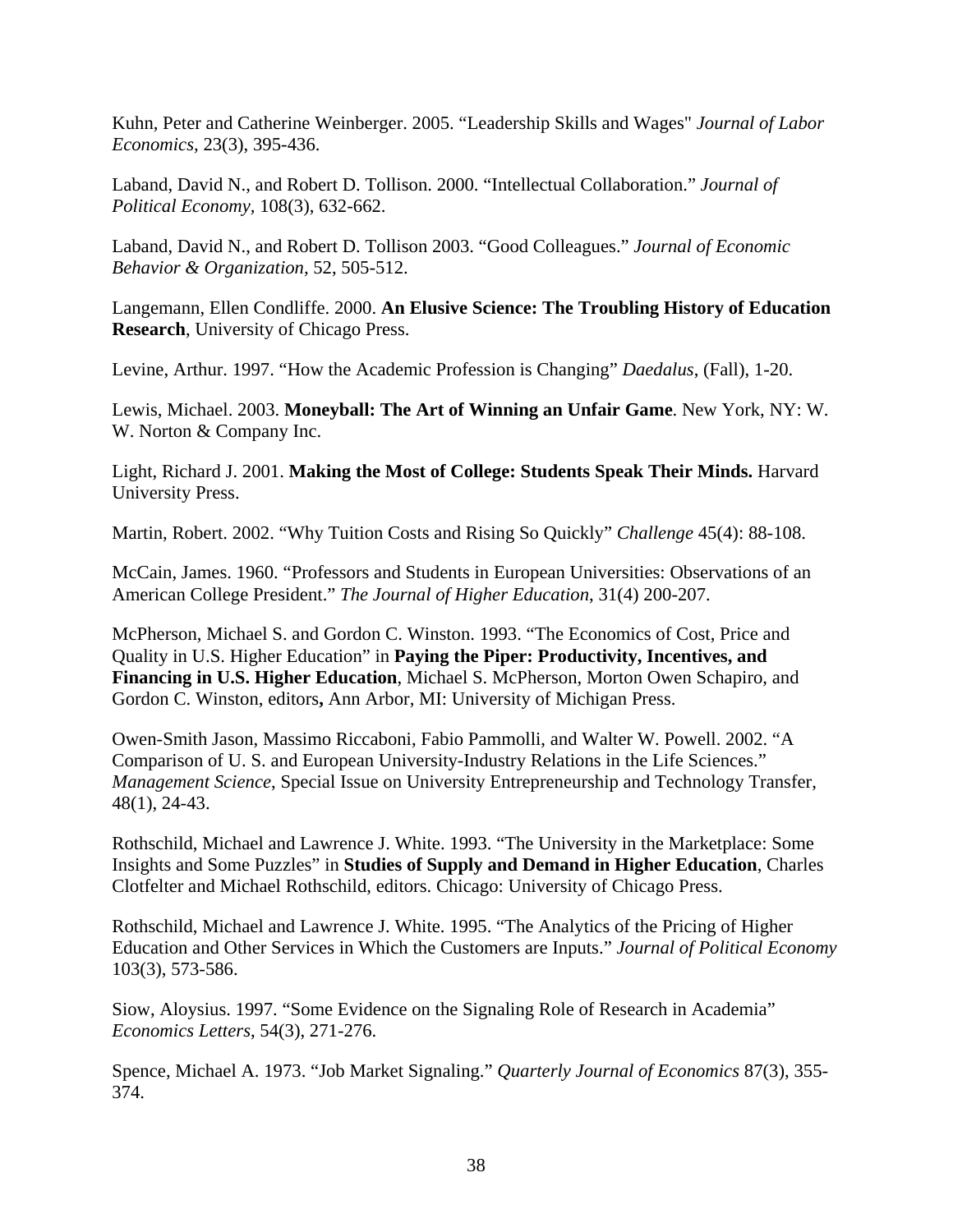Stiglitz, Joseph. 1975. "The Theory of 'Screening,' Education, and the Distribution of Income." *American Economic Review* 65(3): 283-300.

Sykes, Charles J.1988. **ProfScam: Professors and the Demise of Higher Education.** St. Martin's Press.

Teagle Working Group on the Teacher-Scholar. 2007. "Student Learning and Faculty Research: Connecting Teaching and Scholarship" Teagle Foundation White Paper. American Council of Learned Societies. cpr.iub.edu/uploads/ACLS%20teagle5\_SSB4.pdf, last accessed April 11, 2009.

*Institute of Higher Education, Shanghai Jiao Tong University* 2007. Available at http://ed.sjtu.edu.cn/rank/2007/ARWU2007\_Top100.htm, last accessed April 13, 2008.

Theall, Michael, Philip C. Abrami and Lisa A. Mets. 2001. **The Student Ratings Debate: Are They Valid? How Can We Best Use Them?** New Directions for Institutional Research Series no.109, Jossey Bass.

Tracey, Joseph and Joel Waldfogel. 1997. "The Best Business Schools: A Market-Based Approach." *Journal of Business* 70(1), 1-31.

U.S. Department of Labor, 1991. "What Works Requires of Schools. A SCANS Report for America 2000.

Waddell, Glen R. 2006. "Labor-Market Consequences of Poor Attitude and Low Self-Esteem in Youth," *Economic Inquiry*, 44(1), 69-97.

Weisbrod, Burton A., Jeffrey P. Ballou and Evelyn D. Asch. 2008. **Mission and Money: Understanding the University**. Cambridge University Press.

Weiss, Andrew. 1995."Human Capital vs. Signaling Explanations of Wages," *Journal of Economic Perspectives* 9(4): 133-154.

Wilson, Robin. 2001. "A Higher Bar for Earning Tenure: Junior Faculty Members Find That They Must Publish More and Publish Quickly." *The Chronicle of Higher Education* 47, January 5.

Wilson, Robin. 2002. "Boyer Commission Says Colleges Have Been Making Improvements Sought in 1998 Report." *Chronicle of Higher Education* March 8, 2002.

Winston, Gordon C. 1999. "Subsidies, Hierarchy and Peers: The Awkward Economics of Higher Education" *Journal of Economic Perspectives* 13(1): 13-36.

Winston, Gordon C. 2001. "The Positional Arms Race in Higher Education" Available at net.educause.edu/ir/library/pdf/ffp0103s.pdf, last accessed April 13, 2009.